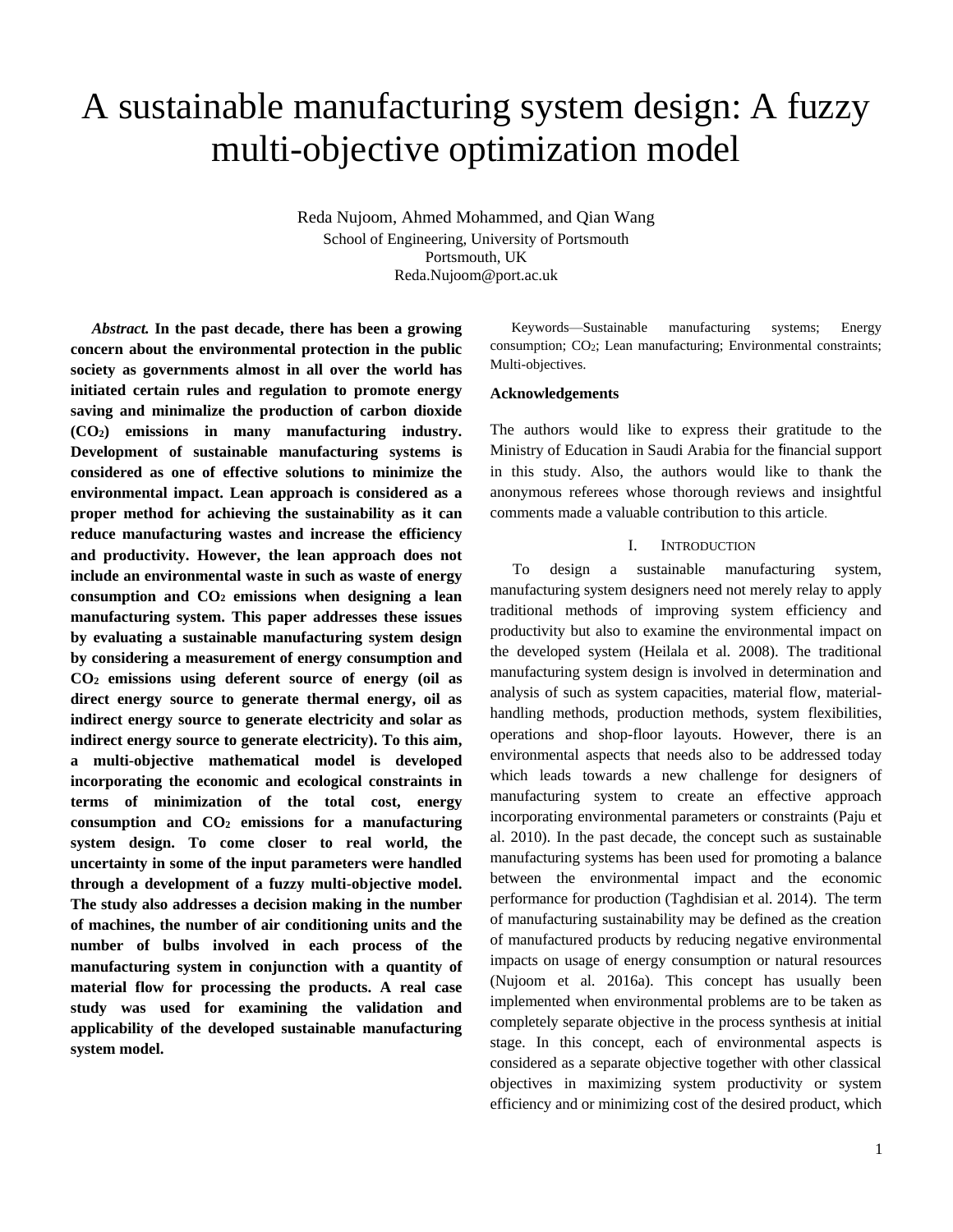forms a multi-objective optimization (MOO) problem (Taghdisian et al. 2014 and Nujoom et al. 2016).

Moreover, development of a sustainable manufacturing system design should also consider lean methods as it has become a trend in modern manufacturing enterprises for optimizing system efficiency and productivity without additional investments. Lean manufacturing can be defined as "a systematic approach to eliminate non-value added wastes in various forms and it enables continuous improvement" (Nujoom et al. 2016a). These wastes are waiting for parts to arrive, overproduction, unnecessary movement of materials, unnecessary inventory, excess motion, the waste in processing and the waste of rework (Wang et al. 2009). Nevertheless, traditional lean manufacturing method does not consider environmental wastes such as waste of energy and  $CO<sub>2</sub>$ emissions which also need to be considered as these wastes add no values on manufactured products (Nujoom et al. 2016 and Wang et al. 2009). Consequently, it is important to optimize the traditional lean manufacturing system design to achieve the sustainability and make a balance under the economic and ecological constraints. Moreover, industrial factories consume a massive amount of energy and produce a huge amount of  $CO<sub>2</sub>$  emissions, which lead to a huge amount of costs that need to be considered in the manufacturing system design (Ghadiri et al. 2017).

There are a few studies in considering environmental aspects related to manufacturing and sustainable manufacturing system. Heilala et al. (2008) argued that manufacturing system designers need to not merely rely on traditional methods in improvements of system efficiency and productivity but also incorporate environmental considerations into design and operation of the developed manufacturing processes or systems. Wang et al. (2008) proposed a method to be known as process integration (PI) method that was used for evaluating  $CO<sub>2</sub>$  emissions for a steel industry. Branham et al. (2008) used the quantitative thermodynamic analysis for measuring the amount of energy to be used by various categories by manufacturing system. Guillen-Gosalbez and Grossmann (2009) developed a mathematical model named as a bicriterion stochastic mixed-integer nonlinear program (MINLP) used for the maximization of the network present value and the minimization of the environmental impact on a sustainable chemical supply chains design.

The multi-objective optimization approach is one of the mathematical methods that can be used for modelling a manufacturing system by satisfying a number of conflicting objectives (such as energy consumption,  $CO<sub>2</sub>$  emissions and costs) in which each objective needs to be optimized based on a separate objective function (Mohammed and Wang 2016). Li

et al. (2009) used a multi-objective mixed integer non-linear model incorporating environmental and economic factors for design and optimization of chemical process. Abdallah et al. (2010) have utilized a multi-objective optimization method used for minimizing carbon emissions and investment cost of the supply chain Network facilities. Wang et al. (2011) studied a multi-objective optimization model that balances the tradeoff between total cost and the amount of  $CO<sub>2</sub>$  emissions released from the supply chain facilities. Jamshidi et al. (2012) developed a multi-objective mathematical model to solve a number of issues of a supply chain design in terms of minimization of annual cost with a due consideration over environmental effect. Shaw et al. (2012) presents an integrated approach for selecting the appropriate supplier in the supply chain through development of a fuzzy multi-objective linear programming that address the minimization of ordered quantity to the supplier and the minimization of the total carbon emissions for sourcing of material. Moreover, in real world, several input parameters such as purchasing cost and demands are normally subject to uncertainty. Thus, uncertainty in the input parameters should also be measured in a manufacturing design (Mohammed et al. 2016). Fuzzy logic is one of the main approaches that was used to handle the uncertainty in a given data.

This paper presents an investigation into a sustainable manufacturing system design under multiple uncertainties through a development of a fuzzy multi-objective model. The developed model was used for examining the configuration and performance measures of the proposed sustainable manufacturing system design in terms of (1) number of machines involved in each process in the manufacturing system (2) number of air conditioning units and number of bulbs involved in each process (3) optimal material quantity flows along the line and (4) a compromised solution among conflicting objectives by minimizing the total investment cost for establishing the manufacturing system, minimizing the amount of energy consumed by the machines involved in each process in the manufacturing system and minimizing the  $CO<sub>2</sub>$ emissions released from the machines involved in each process in the manufacturing system. Afterward, the developed multiobjective model was re-developed in terms of a fuzzy multiobjective model to cope with the uncertainties in some of the parameters e.g., raw material cost, demands and  $CO<sub>2</sub>$  emission. The ε-constraint approach was used to reveal a set of noninferior solutions derived from the developed fuzzy mathematical model; followed by an employment of the maxmin approach in order to select the best non-inferior solution.

The rest of this paper is organized as follows: section II gives an explanation of problem description and model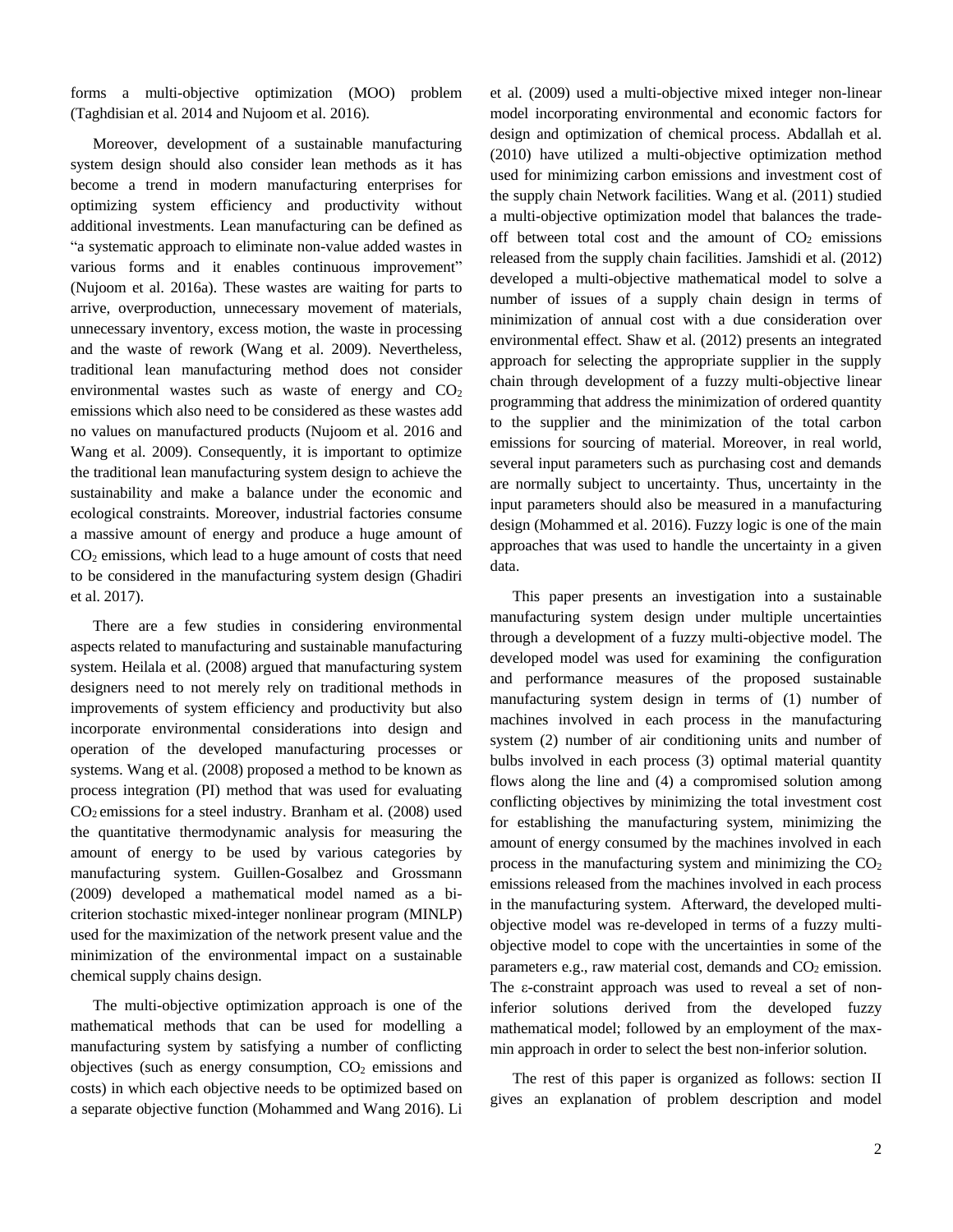formulation. Section III presents the optimization approach. Application and evaluation of the model have been presented in Section IV and finally the paper has been concluded in section V

#### II. PROBLEM STATEMENT AND MODEL FORMULATION

Figure 1 illustrates a framework of a sustainable manufacturing system design which consists of operation machines, air conditioning units, lighting bulbs and other supportive equipment such as compressors which supply compressed air to some machines. Energy and  $CO<sub>2</sub>$  emissions are generated directly by combusting fossil fuels or by using electricity which is generated indirectly by using either fossil fuels or renewable resources. To achieve the sustainability of a manufacturing system design, energy consumed by all those equipment in the manufacturing system as well as the amount of CO<sup>2</sup> emissions released from the manufacturing system need to be quantified in conjunction with the total cost that also needs to be considered for establishing the manufacturing system. In this study, these parameters are mathematically formulated as a multi-objective optimization model aimed at obtaining a trade-off decision among minimization of total investment cost for establishing the manufacturing system (equation 1), minimization of the total energy consumed by the manufacturing system (equation 2), and minimization of the total amount of  $CO<sub>2</sub>$  emissions (equation 3) as described below. The model is also aimed at making design decisions in terms of (i) numbers of operation machines, air conditioning units and lighting bulbs that needs to be involved in the sustainable manufacturing system and (ii) quantity of materials flows through the operation machines that need to be involved in the manufacturing system.



Fig. 1. Strcuture of a sustainable manufacturing system design

The authors wish to thank the Higher Committee for Education Development in Saudi Arabia for the financial support to this study.

The following notations are used for formulating the mathematical model:

## **Sets:**

| S          | set of a supplier               |
|------------|---------------------------------|
| МS         | set of a manufacturing system   |
|            | set of a warehouse              |
| $m_{MS_i}$ | number of processes involved in |
|            | the manufacturing system, where |

$$
i\in\{1,\;2,\,...,\,m_{\tilde{M}S}\,\}
$$

## **Parameters**

| $c_{MS}^{Fixed}$                   | fixed cost (GBP) of the manufacturing system |
|------------------------------------|----------------------------------------------|
| $c_{\mathit{SUPPMS}}^{\mathit{R}}$ | raw materials cost (GBP)                     |
| $c_{SUPP}^R$                       | unit raw materials cost (GBP) in             |
|                                    | supplier                                     |
| $c_{MS,W}^{MP}$                    | manufactured products cost (GBP)             |
| $C_{MS}^{MP}$                      | unit manufactured products cost (GBP)        |
| $c_{MNW}^I$                        | inventory cost (GBP) from                    |
|                                    | manufacturing system to warehouse            |
| $c_w^I$                            | unit inventory cost (GBP) in                 |
|                                    | warehouse                                    |
| $c^{T.R}_{SUPPMS}$                 | transportation cost (GBP) of raw materials   |
|                                    | from supplier to manufacturing system        |
| $c_{SUPP}^{T.R}$                   | unit transportation cost (GBP) per mile      |
|                                    | of raw materials from supplier to            |
|                                    | manufacturing system                         |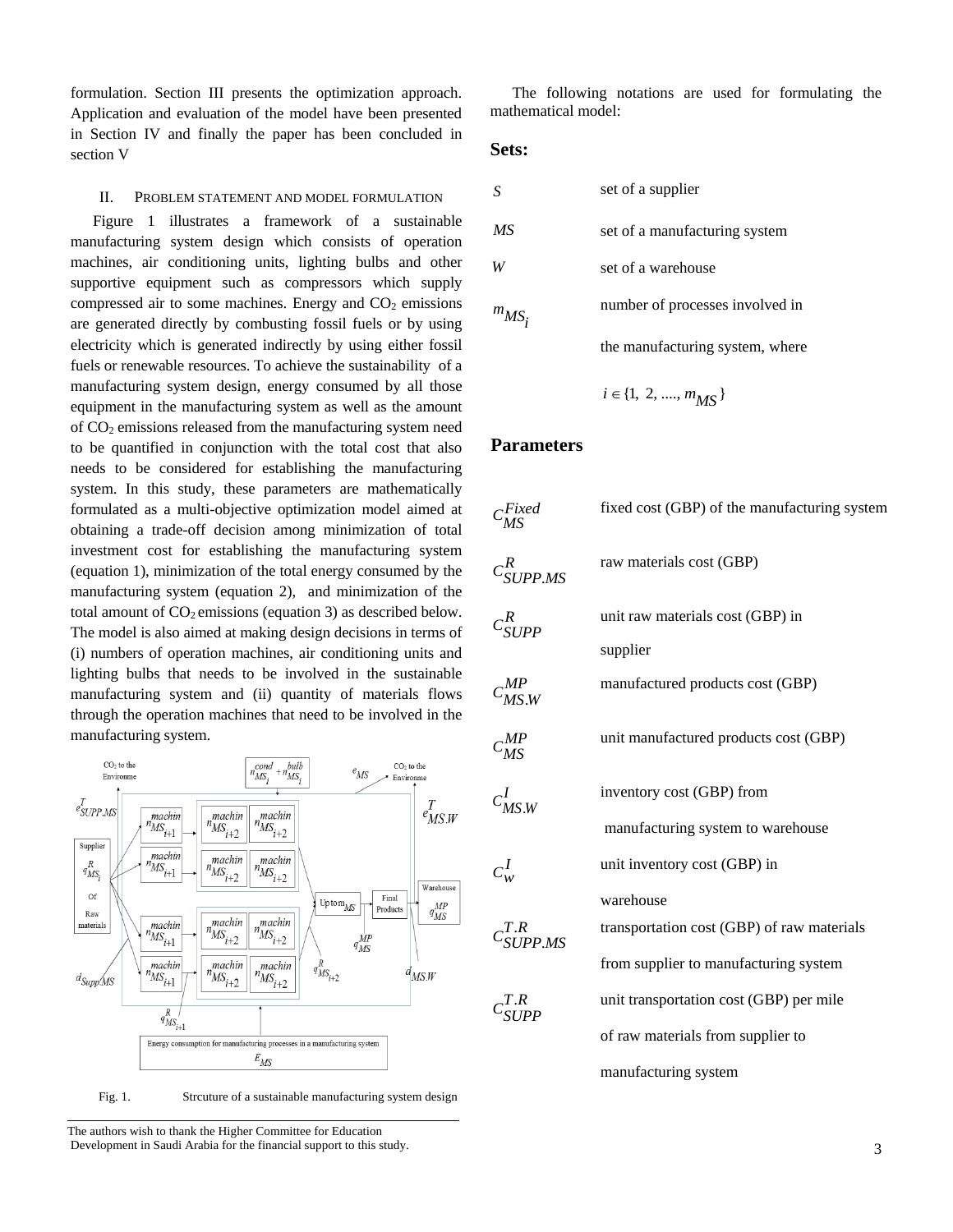|                                | transportation cost (GBP) of manufacturing | $N_{MS_i}^{bulb}$               | an illumi   |
|--------------------------------|--------------------------------------------|---------------------------------|-------------|
|                                | products from manufacturing system to      |                                 | in proces   |
|                                | warehouse                                  | $N_{MS_i}^{air \ comp}$         | installed   |
| $c^{T,MP}_{MS}$                | unit transportation cost (GBP) per mile    |                                 | involved    |
|                                | of manufacturing products from             | $\mathfrak{R}_{MS_i}^{machine}$ | manufact    |
|                                | manufacturing system to warehouse          |                                 | a machin    |
| $d$ SUPP.MS                    | distance (mile) from a supplier to         | $\tau^{machine}_{MSi}$          | operating   |
|                                | a manufacturing system                     |                                 | involved    |
| $d_{MS,W}$                     | distance from a manufacturing system       |                                 |             |
|                                | to a warehouse                             | $\mu_{MS_i}^{machine}$          | efficienc   |
| V                              | capacity (kg) per vehicle                  |                                 | involved    |
|                                | energy consumption (kWh) for the machines  | $G_{MS}^{month}$                | mass pro    |
| $E_{MS_i}^{machine}$           |                                            |                                 | the manu    |
|                                | involved in process $i$ in a manufacturing | $\Psi_{MS_i}^{machine}$         | total was   |
|                                | system, where, $i \in \{1, 2, , m_{MS}\}\$ |                                 | involved    |
| $E_{MS_i}^{air\ comp}$         | energy consumption (kWh) of                | $v_{MS_i}^{air \ comp}$         | compress    |
|                                | compressed air needed for the machines     |                                 | the mach    |
|                                | involved in process i                      |                                 | process $i$ |
| $E_{MS_{i}}^{cond}$            | energy consumption (kWh) for               | $\rho_{MS_i}^{air\ comp}$       | capacity    |
|                                | the air conditioning units involved        |                                 | of a com    |
|                                | in process $i$                             | $\Phi_{MS_i}^{cond}$            | covering    |
|                                | energy consumption (kWh) for               |                                 | unit that   |
| $E_{MS_i}^{bulb}$              | the lighting bulbs involved in process $i$ |                                 | in proces   |
|                                | installed power (kw) for a machine         | bulb                            | covering    |
| $N_{MS_i}^{machine}$           |                                            | $\varphi_{MS_i}$                | per one n   |
|                                | involved in process i                      | $N_{115}^{air \; comp}$         | installed   |
| $N_{\bullet}^{cond}$<br>$MS_i$ | installed power (Kw) for                   | $MS_i$                          |             |
|                                | an air conditioning unit involved          | $e$ <sub>MS</sub>               | amount o    |
|                                | in process $i$                             |                                 | released    |
|                                | installed power (Kw) for                   |                                 | system c    |
|                                |                                            |                                 | products    |

| an illumination bulb involved          |
|----------------------------------------|
| in process $i$                         |
| installed power for a compressor       |
| involved in process $i$                |
| manufacturing rate (kg/h) for          |
| a machine involved in process $i$      |
| operating time (hr) for a machine      |
| involved in process i                  |
| efficiency (%) for a machine           |
| involved in process i                  |
| mass production (kg) per month for     |
| the manufacturing system               |
| total waste ratio (%) for a machine    |
| involved in process i                  |
| compressed air $(m^3/h)$ used for      |
| the machines involved in               |
| process $i$                            |
| capacity of compressed air $(m^3/h)$   |
| of a compressor                        |
| covering rate per air conditioning     |
| unit that services machines involved   |
| in process $i$                         |
| covering rate of lighting bulbs        |
| per one machine involved in process i  |
| installed power (kWh) for a compressor |
| amount of $CO2$ emissions (kg)         |
| released from the manufacturing        |
| system due to manufacturing the        |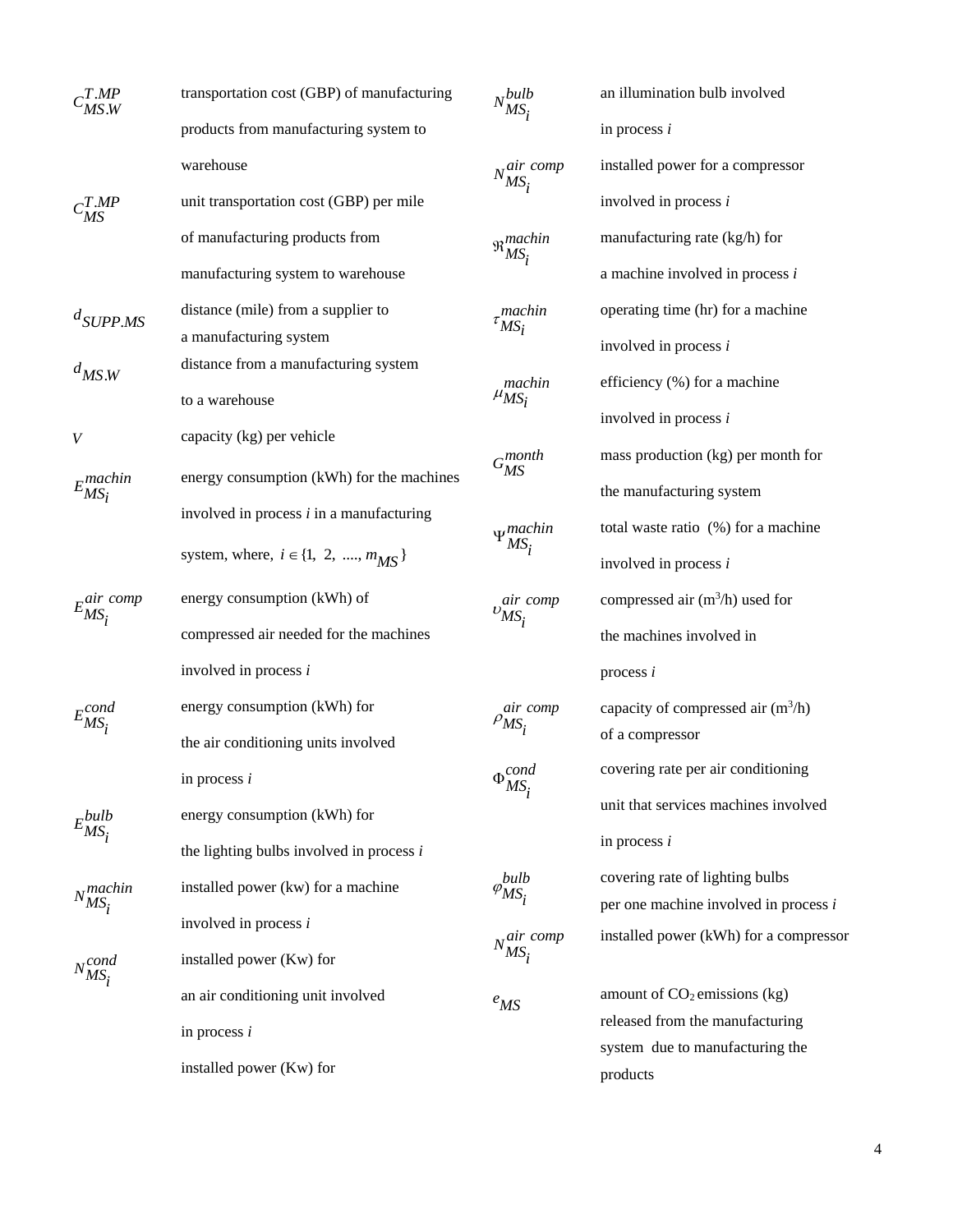| $e^{T}$                                  | amount of $CO2$ emissions (kg)                     |  |  |  |  |  |  |  |
|------------------------------------------|----------------------------------------------------|--|--|--|--|--|--|--|
|                                          | released from transportation vehicles              |  |  |  |  |  |  |  |
|                                          | to transfer materials from supplier to             |  |  |  |  |  |  |  |
|                                          | manufacturing system and shipped the               |  |  |  |  |  |  |  |
|                                          | products from manufacturing system                 |  |  |  |  |  |  |  |
|                                          | to warehouse                                       |  |  |  |  |  |  |  |
| $e^{machine}_{MSi}$                      | amount of $CO2$ emissions (kg)                     |  |  |  |  |  |  |  |
|                                          | released from the machines involved                |  |  |  |  |  |  |  |
|                                          | in process $i$                                     |  |  |  |  |  |  |  |
| air comp<br><sup>e</sup> MS <sub>i</sub> | amount of $CO2$ emissions (kg)                     |  |  |  |  |  |  |  |
|                                          | released from a compressor system                  |  |  |  |  |  |  |  |
|                                          | involved in process i                              |  |  |  |  |  |  |  |
| $e^{cond}_{MSi}$                         | amount of $CO2$ emissions (kg) released from       |  |  |  |  |  |  |  |
|                                          | the air conditioning units involved in process $i$ |  |  |  |  |  |  |  |
|                                          | amount of $CO2$ emissions (kg)                     |  |  |  |  |  |  |  |
| $e^{bulb}_{MS_i}$                        | released from the illumination bulbs involved      |  |  |  |  |  |  |  |
|                                          | in process $i$                                     |  |  |  |  |  |  |  |
| $e_{SI/PP,MS}^T$                         | amount of $CO2$ emissions (kg)                     |  |  |  |  |  |  |  |
|                                          | released for transportation                        |  |  |  |  |  |  |  |
|                                          | from supplier to manufacturing system              |  |  |  |  |  |  |  |
| $e_{M S.W}^T$ (kg)                       | amount of $CO2$ emissions (kg)                     |  |  |  |  |  |  |  |
|                                          | released for transportation                        |  |  |  |  |  |  |  |
|                                          | from manufacturing system to warehouse             |  |  |  |  |  |  |  |
| $\omega_{MS_i}$                          | $CO2$ emission factor (kg/kWh)                     |  |  |  |  |  |  |  |
|                                          | Based on the source of energy used by the          |  |  |  |  |  |  |  |
|                                          | manufacturing system                               |  |  |  |  |  |  |  |
| $\boldsymbol{T}$                         | $CO2$ emission factor (kg/mile)                    |  |  |  |  |  |  |  |
| $\omega$ SUPP.MS,<br>MS.W                | released for transportation                        |  |  |  |  |  |  |  |
|                                          | from supplier to manufacturing system              |  |  |  |  |  |  |  |
|                                          | and from manufacturing system to                   |  |  |  |  |  |  |  |
|                                          | warehouse                                          |  |  |  |  |  |  |  |
|                                          | <b>Decision variables</b>                          |  |  |  |  |  |  |  |
|                                          | mass of material (kg) transported                  |  |  |  |  |  |  |  |
| $q_{SUPP. MS}^R$                         | from supplier to manufacturing system              |  |  |  |  |  |  |  |
|                                          | mass of materials (kg) involved                    |  |  |  |  |  |  |  |
| $q_{MS_i}^R$                             | $\mathbf{in}$ process $\mathbf{i}$                 |  |  |  |  |  |  |  |

in process *i*

1  $q_{MS_{i+}}^R$ mass of materials (kg) transferred from a machine involved in process *i MP qMS* mass of material (kg)shipped as a final products to warehouse *machin nMSi* number of machines (unit) involved in process *i cond nMSi* number of air conditioning units (unit) involved in process *i bulb nMSi* number of lighting bulbs (unit) involved in process *i* . *qMS W* mass of material (kg) transported from manufacturing system to warehouse

Based on the aforementioned notations, the multiobjective mathematical model can be formulated as follows:

# Objective function 1: Total investment cost  $Z_1$

In the proposed sustainable manufacturing system design, the total investment cost is a combination of fixed cost (costs of the land, buildings, equipment, services and salaries), costs of raw materials and transportation of raw materials, and costs of manufacturing and inventory and so on. Thus, the total investment cost  $Z_1$  can be minimised as follows:

$$
Min Z_1 = C_{MS}^{Fixed} + C_{SUPPMS}^R
$$
  
+ $C_{MS.W}^{MP} + C_{MS.W}^I + C_{MS}^T$  (1)

Where, fixed cost  $C_{M.S}^{Fixed}$  of establishing the manufacturing system is given as bellow:

$$
C_{MS}^{Fixed} = C_{MS}^{Land} + C_{MS}^{Building}
$$
  
+
$$
C_{MS}^{Equipment} + C_{MS}^{Services} + C_{MS}^{Saleries}
$$
 (2)

Cost of unit raw materials  $C_{SUPP.}^N$  $C_{SUPP. MS}^R$  is calculated as follows:

$$
C_{SUPP. MS}^R = C_{SUPP}^R q_{SUPP. MS}^R
$$
\n(3)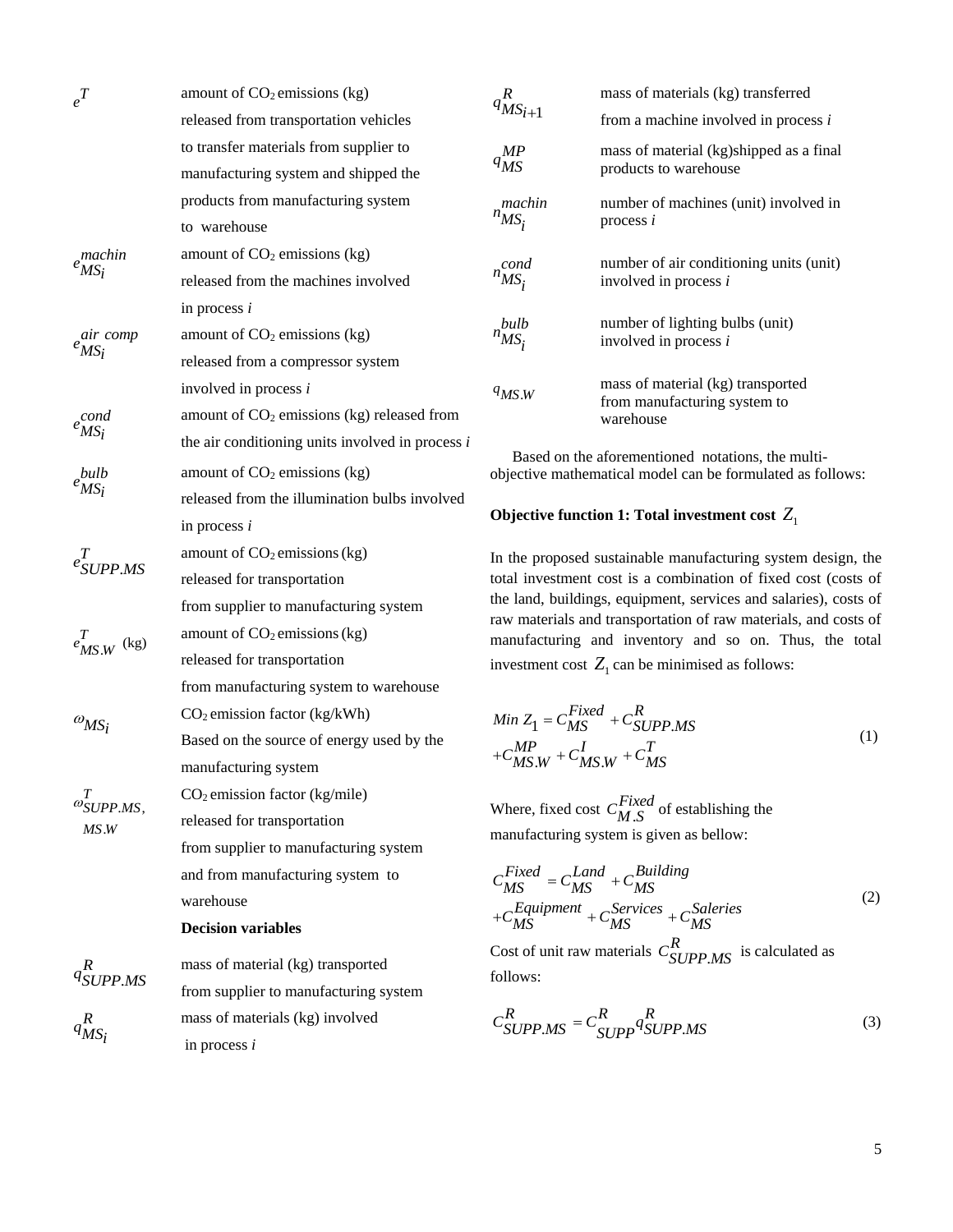Cost of manufacturing products in a manufacturing system  $C_{MS,W}^{MP}$  given by the following equation:

$$
C_{MS,W}^{MP} = C_{MS}^{MP} q_{MS,W}
$$
\n(4)

Cost of inventory  $C_{M S, W}^I$  at warehouse is determined as below:

$$
C_{MS,W}^I = C_w^I q_{MS,W} \tag{5}
$$

Cost of transportation of raw materials from supplier to manufacturing system per mile  $C_{SI}^T$ .  $C_{SUPP. MS}^{T.R}$  is given as follows:

$$
C_{SUPP.MS}^{T.R} = C_{SUPP}^{T.R} \frac{q_{SUPP.MS}^R}{V} d_{SUPP.MS}
$$
 (6)

Cost of transportation of manufactured products from manufacturing system to warehouse  $C_{\mathbf{M}}^{\mathbf{T}}$ .  $C_{M S. W}^{T.R}$  is given as follows: *MP*

$$
C_{MS.W}^{T.MP} = C_{MS}^{T.MP} \frac{^{MP}_{4MS.W}}{V} d_{MS.W}
$$
 (7)

Hence, equation (1) will be as follows:

Min 
$$
Z_1 = C_{MS}^{Land} + C_{MS}^{Building} + C_{MS}^{Equipment}
$$
  
\n+ $C_{MS}^{Services} + C_{MS}^{Saleries} + C_{SUPP}^{R} q_{SUPPMS}^{R}$   
\n+ $C_{MS}^{MP} q_{MS,W}^{MP} + C_{w}^{H} q_{MS,W}$   
\n+ $C_{SUPPMS}^{T,R} \frac{q_{SUPPMS}^{R}}{V} d_{SUPPMS}$   
\n+ $C_{MS,W}^{T.MP} \frac{q_{MS,W}^{MP}}{V} d_{MS,W}$ 

# **Objective function 2: Total energy consumption** 2 *Z*

$$
Min Z_2 = \sum_{i=1}^{m_{MS}} \begin{pmatrix} E_{MS_i}^{machine} + E_{MS_i}^{air \ comp} \\ + E_{MS_i}^{cond} + E_{MS_i}^{bulb} \end{pmatrix}
$$
(8)

Where,  $i \in \{1, 2, ..., m_{MS}\}\$ Energy consumption  $E_{MS_i}^{machine}$  for machines involved in process *i* is given by:

$$
E_{MS_i}^{machine} = \frac{q_{MS_i}^R}{\mathfrak{R}_{MS_i} \mu_{MS_i}} N_{MS_i}^{mach} n_{MS_i}^{mach}
$$
\n(9)

Energy consumption of compressed air  $E_{MS_i}^{air\ comp}$ , which is needed for machines involved in process *i* is calculated by:

needed for machines involved in process *t* is calculated by:  
\n
$$
E_{MS_i}^{air comp} = \frac{q_{MS_i}^R}{\Re_{MS_i} \mu_{MS_i}} \frac{N_{MS_i}^{air comp}}{\rho_{MS_i}^{air comp}} \nu_{MS_i}^{air comp} \mu_{MS_i}^{mach} (10)
$$

Energy consumption  $E_{MS_i}^{cond}$  for air conditioning units involved in process *i* is given by:

$$
E_{MS_i}^{cond} = N_{MS_i}^{cond} n_{MS_i}^{cond} \frac{q_{MS_{i+1}}^R}{G_{MS}}
$$
(11)

Energy consumption  $E_{MS_i}^{bulb}$  for lighting bulbs involved in process *i* is calculated by:

$$
E_{MS_i}^{bulb} = N_{MS_i}^{bulb} {a_{MS_{i+1}}^R \over G_{MS}}
$$
\n(12)

Hence, equation 8 is given as follows:

$$
MinZ_{2} = \sum_{i=1}^{m_{M}} \left(\frac{q_{MS_{i}}^{R}}{\Re_{MS_{i}}N_{MS_{i}}^{MSS_{i}}N_{MS_{i}}^{MSS_{i}}}\right) + \frac{q_{MS_{i}}^{R}N_{MS_{i}}^{MSS_{i}}comp}{\Re_{MS_{i}}N_{MS_{i}}^{MSS_{i}}\rho_{MS_{i}}^{air comp} \nu_{MS_{i}}^{air comp} n_{MS_{i}}^{mach}} + N_{MS_{i}}^{cond}n_{MS_{i}}^{cond} \frac{q_{MS_{i+1}}^{R}}{G_{MS_{i}}N_{MS_{i}}^{MSS_{i}}N_{MS_{i}}^{G}} \frac{q_{MS_{i+1}}^{R}}{G_{MS_{i}}N_{MS_{i}}^{G}} \right)
$$

# **Objective function 3: Total CO2 emissions** Z 3

$$
Min Z_3 = e_{MS} + e^T
$$
\n(13)

Where, amount of  $CO<sub>2</sub>$  emissions released from the manufacturing system is calculated as follows:

$$
e_{MS} = \sum_{i=1}^{mMS} \left( e_{MSi}^{machine + e_{MSi}^{air} comp + e_{MSi}^{cond + e_{MSi}^{bulb}} \right)
$$
 (14)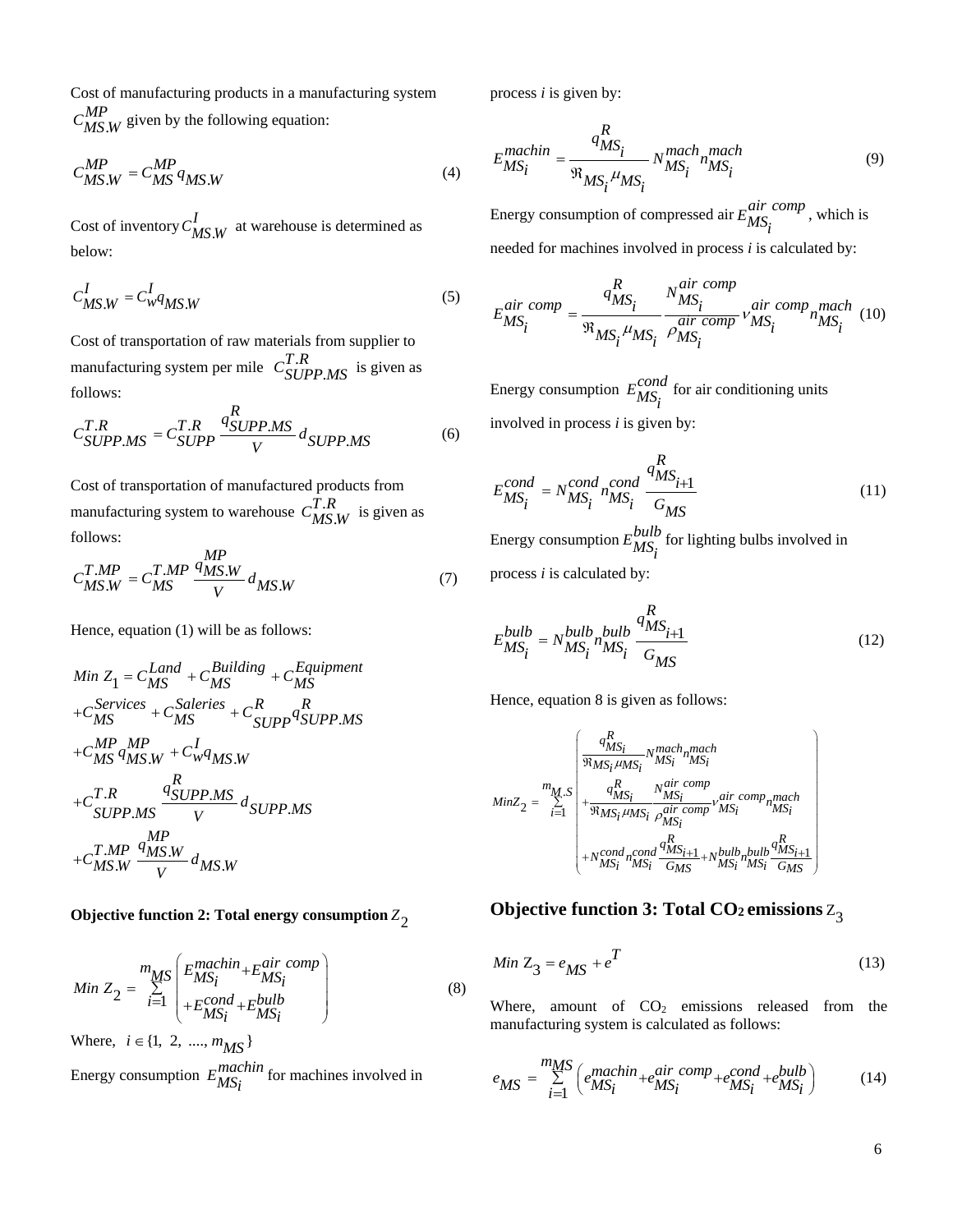Amount of  $CO_2$  emissions  $\frac{machin}{MS_i}$  released from the machines involved in process *i* is calculated as follows:

$$
e_{MS_i}^{machine} = \omega_{MS_i} E_{MS_i}^{machine} q_{MS_i}
$$
\n(15)

Amount of  $CO_2$  emissions  $\frac{air \ comp}{MS_i}$  released from

a compressor system involved in process *i* calculated as follows:

$$
e^{air\ comp}_{MS_i} = \omega_{MS_i} E_{MS_i}^{air\ comp} \tag{16}
$$

Amount of  $CO_2$  emissions  $e^{cond}_{MS}$  released from the

air conditioning units involved in process *i* is calculated as follows:

$$
e_{MS_i}^{cond} = \omega_{MS_i} E_{MS_i}^{cond}
$$
 (17)

Amount of CO<sub>2</sub> emissions  $e_{MS_i}^{bulb}$  released from the illumination bulbs involved in process *i* is calculated as follows:

$$
e_{MS_i}^{bulb} = \omega_{MS_i} E_{MS_i}^{bulb}
$$
\n(18)

Amount of  $CO_2$  emissions  $e^T$  released from transportation vehicles to transfer materials from supplier to manufacturing system and shipped the products from a manufacturing system to warehouse is calculated by:

$$
e^T = e^{T.R}_{SUPPMS} + e^{T.MP}_{MS,W}
$$
\n(19)

where, amount of CO<sub>2</sub> emissions  $e_{ST}^T$ . . *T R e SUPP MS* per one unit in distance (mile in this study), which are released for transportation from supplier to manufacturing system is given below:

$$
e_{SUPP. MS}^{T.R} = \omega_{SUPP. MS}^{T} \frac{q_{SUPP. MS}}{V} d_{SUPP. MS}
$$
 (20)

Amount of CO<sub>2</sub> emissions  $e_M^T$ . . *T MS eMS W* per one unit in distance (mile in this study), which are released for transportation from manufacturing system to warehouse, is given as below:

$$
e_{MS,W}^{T.MP} = \omega_{MS,MS}^{T} \frac{q_{MS,W}}{V} d_{MS}W
$$
 (21)

Hence, equation 13 is given as follows:

$$
Min Z_3 = \sum_{i=1}^{mMS} \begin{pmatrix} \omega_{MS_i} E_{MS_i}^{machine} q_{MS_i} + \omega_{MS_i} E_{MS_i}^{air \; comp} \\ + \omega_{MS_i} E_{MS_i}^{cond} + \omega_{MS_i} E_{MS_i}^{bulb} \\ + \omega_{SUPPMS}^T \frac{q_{SUPPMS}}{V} d_{SUPPMS} \\ + \omega_{MS, MS}^T \frac{q_{MS,W}}{V} d_{MS.W} \end{pmatrix}
$$

Where, the CO<sub>2</sub> emission factor  $\omega_{MS_i}$  and  $\omega_{SUPP. MS, MS.}^t$ *T*  ${}^{\textcolor{red}{\omega_{SUPP.MS, MS.W}}}$ can be defined as shown in Table I (Nujoom et al. 2016b; EPA. 2008).

TABLE I. AMOUNT OF CO<sub>2</sub> EMISSION FACTOR PER KWH USING DEFERENT ENERGY SOURCES AND PER MILE.

| Energy source                                                                            | Emission<br>factor<br>$\omega_{MS_i}$<br>(kg/kWh) | Emission factor<br>$\overline{\omega}_{SUPP. MS}$ ,<br>MS.W<br>for truck<br>(kg/mile) |
|------------------------------------------------------------------------------------------|---------------------------------------------------|---------------------------------------------------------------------------------------|
| Oil as direct energy<br>source when<br>oil is combusted to<br>generate<br>thermal energy | 0.5                                               |                                                                                       |
| Oil as indirect energy<br>source to<br>generate electricity                              | 0.6895                                            | 0.420                                                                                 |
| Solar as indirect<br>energy source to<br>generate electricity                            | 0.05                                              |                                                                                       |

#### Constraints:

Equation 22 and 23 ensure that the quantity of raw material shipped to the manufacturing system and warehouse cannot be greater than their capacity.

$$
q_{SUPP. MS}^R \leq Ca_{MS}
$$
 (22)

$$
q_{M\!S,W}^{MP} \leq Ca_W \tag{23}
$$

Equation 24 and 25 ensure that demands of manufacturing system and warehouse are fulfilled, respectively.

$$
q_{SUPP. MS}^R \ge D_{MS}
$$
 (24)

$$
q_{M\text{S},W}^{MP} \ge D_W \tag{25}
$$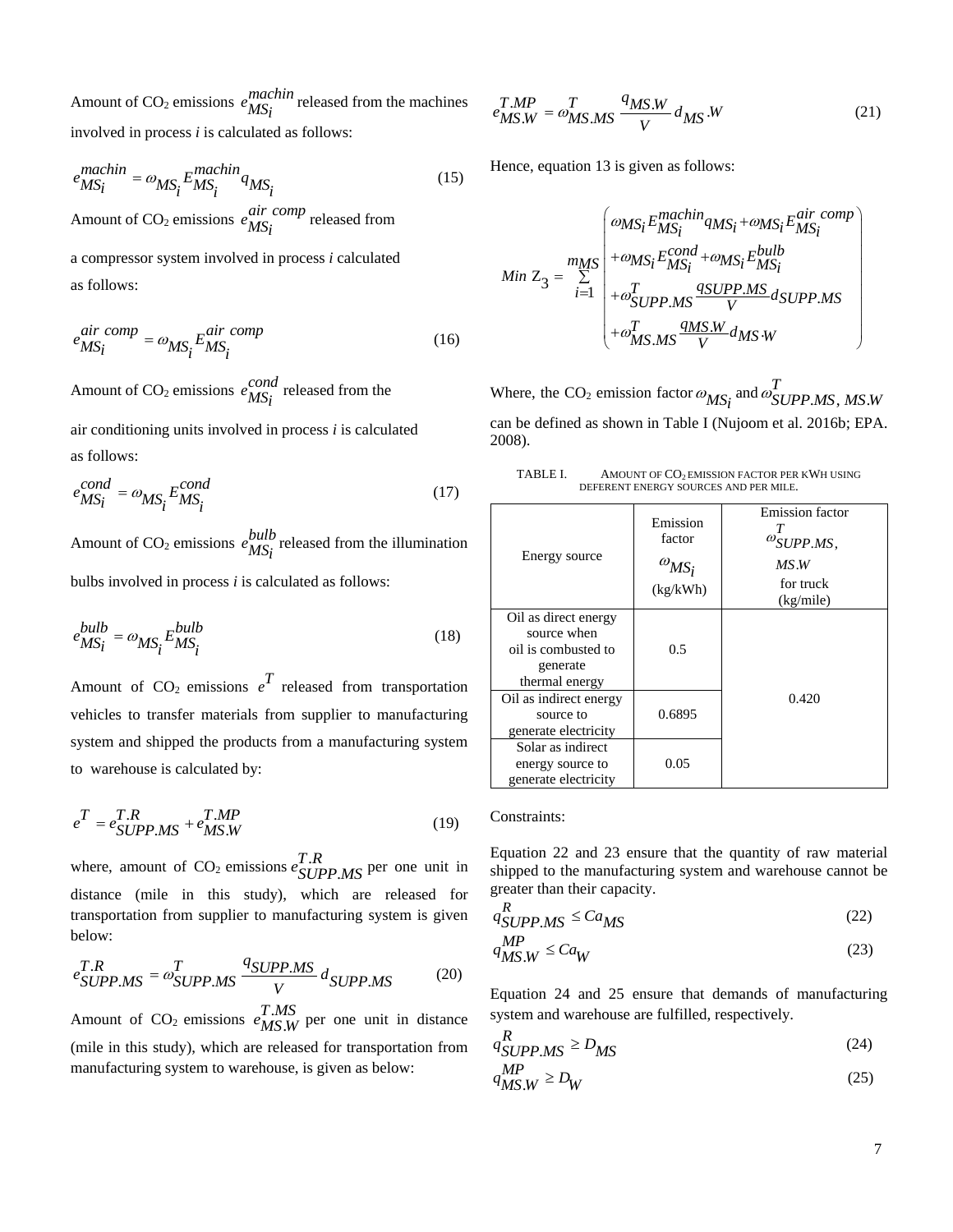Equation 26 defines that quantity of materials of the first process task must be bigger than or equal to quantity of materials of the next process task.

$$
(1 - \Psi_{MS_i}^{machine}) q_{MS_i}^R \ge q_{MS_{(i+1)}}^R
$$
\n(26)

Equation 27 defines that the number of machines involved in process *i* (being served by one air conditioning unit) must be less than or equal to the number of air conditioning units involved in this process.

$$
\Phi_{MS_i}^{cond} \stackrel{cond}{\sim} n_{MS_i}^{machine} \ge n_{MS_i}^{machine} \tag{27}
$$

Equation 28 defines that the number of light bulbs, which serve all the machines involved in process *i*, must be greater than or equal to the number of machines involved in this process.

$$
n_{MS_i}^{bulb} \ge \varphi_{MS_i}^{bulb} n_{MS_i}^{machine}
$$
\n(28)

Equation 29 defines the quantity of materials, which flow from supplier to manufacturing system and from manufacturing system to warehouse, must be bigger than or equal to zero.

$$
q_{SUVP.MS}^{R}, q_{MS_{i}}^{R}, q_{MS(i+1)}^{R}, q_{MS.W}^{MP} \ge 0
$$
 (29)

Equation 30 defines that the manufacturing rate of process task *i* must be greater than or equal to the quantity of materials involved in process task *(i+1).*

$$
\mathfrak{R}_{MS_i}^{machine}{}_{nMS_i}^{machine} \ge q_{MS_{(i+1)}}^R
$$
\n(30)

Where, equations 22, 23, 24, 25, 26 and 29 are quantity constraints; and equation 27, 28 and 30 are constraints in numbers of manufactured machines, air conditioning units and illumination bulbs.

#### 2.1 Treating the uncertainty

In real world, several data are subject to uncertainty. Decision makers should consider this uncertainty into their network design. In this study, to cope with the dynamic nature of the input parameters in transportation and raw material costs, demands and  $CO<sub>2</sub>$  emissions throughout the transportation activity, the multi-objective model was re-developed in terms of a fuzzy multi-objective model. The equivalent crisp model can be formulated as follows: (Jiménez et al. 2007; and Mohammed and Wang 2017).

Min 
$$
Z_1 = C_{MS}^{Land} + C_{MS}^{Building} + C_{MS}^{Equipment}
$$
  
\n $+ C_{MS}^{Series} + C_{MS}^{Saleries}$   
\n $+ \left( \frac{C_{SUPP}^{R \text{ } pes} + 2C_{SUPP}^{R \text{ }mos} + C_{SUPP}^{R \text{ }opt}}{4} \right) q_{SUPP. MS}^{R}$   
\n $+ C_{MS}^{MP} q_{MS, W}^{MP} + C_{W}^{I} q_{MS, W}$   
\n $+ \left( \frac{C_{SUPP. MS}^{T \text{ }hes} + 2C_{SUPP. MS}^{T \text{ }R \text{ }mos} + C_{SUPP. MS}^{T \text{ }R \text{ }opt}}{4} \right)$   
\n $+ \left( \frac{C_{SUPP. MS}^{R \text{ } pas} + 2C_{SUPP. MS}^{T \text{ }R \text{ }top}}{V} \right) q_{MSP, MS}^{MP}$   
\n $+ \left( \frac{C_{MS, W}^{T \text{ }IPS} + 2C_{MS, W}^{T \text{ }MP} + C_{MS, W}^{T \text{ }MP \text{ }opt}}{4} \right) q_{MS, W}^{MP}$   
\n $+ \left( \frac{C_{MS, W}^{T \text{ } pres} + 2C_{MS, W}^{T \text{ }MP} + C_{MS, W}^{T \text{ }MP \text{ }opt}}{4} \right) q_{MS, W}^{MP} q_{MS, W}^{M \text{ }(31)}$   
\n $Min Z_2 = \sum_{i=1}^{m_{MS}} \left( E_{MS_i}^{machine} + E_{MS_i}^{air \text{ }comp} \right)$   
\n(32)

$$
Min Z_3 = \sum_{i=1}^{m_{MS}} \frac{q_{MS_i} E_{MS_i}^{machine} q_{MS_i} + \omega_{MS_i} E_{MS_i}^{air comp}}{q_{MS_i} E_{MS_i}^{cond} + \omega_{MS_i} E_{MS_i}^{bulb}}
$$
\n
$$
Min Z_3 = \sum_{i=1}^{m_{MS}} \frac{q_{SUPPMS}}{q_{SUPPMS}} d_{SUPPMS}
$$
\n
$$
+ \left(\frac{\omega_{MSMS}^T}{\omega_{MSMS}} d_{SUPPMS} + \omega_{MSMS}^T \frac{\omega_{SMMS}^T}{\omega_{MSMS}}\right)
$$
\n
$$
+ \left(\frac{\omega_{MSMS}^T}{\omega_{MSMS}} d_{MSMS} + \omega_{MSMS}^T \frac{\omega_{SMMS}^T}{\omega_{MSMS}}\right)
$$
\n
$$
= \frac{q_{MS3}^T}{\omega_{MSMS}} d_{MSMS}
$$

s.t.

s.t.  
\n
$$
q_{SUPP.MS}^{R} \ge \left[ \frac{\alpha}{2} \cdot \frac{D_{MS1} + D_{MS2}}{2} + \left( 1 - \frac{\alpha}{2} \right) \frac{D_{MS3} + D_{MS4}}{2} \right]
$$
\n
$$
q_{MS,W}^{MP} \ge \left[ \frac{\alpha}{2} \cdot \frac{D_{W1} + D_{W2}}{2} + \left( 1 - \frac{\alpha}{2} \right) \frac{D_{W3} + D_{W4}}{2} \right]
$$
\n(35)

In addition to equations 22, 23 and 26-30.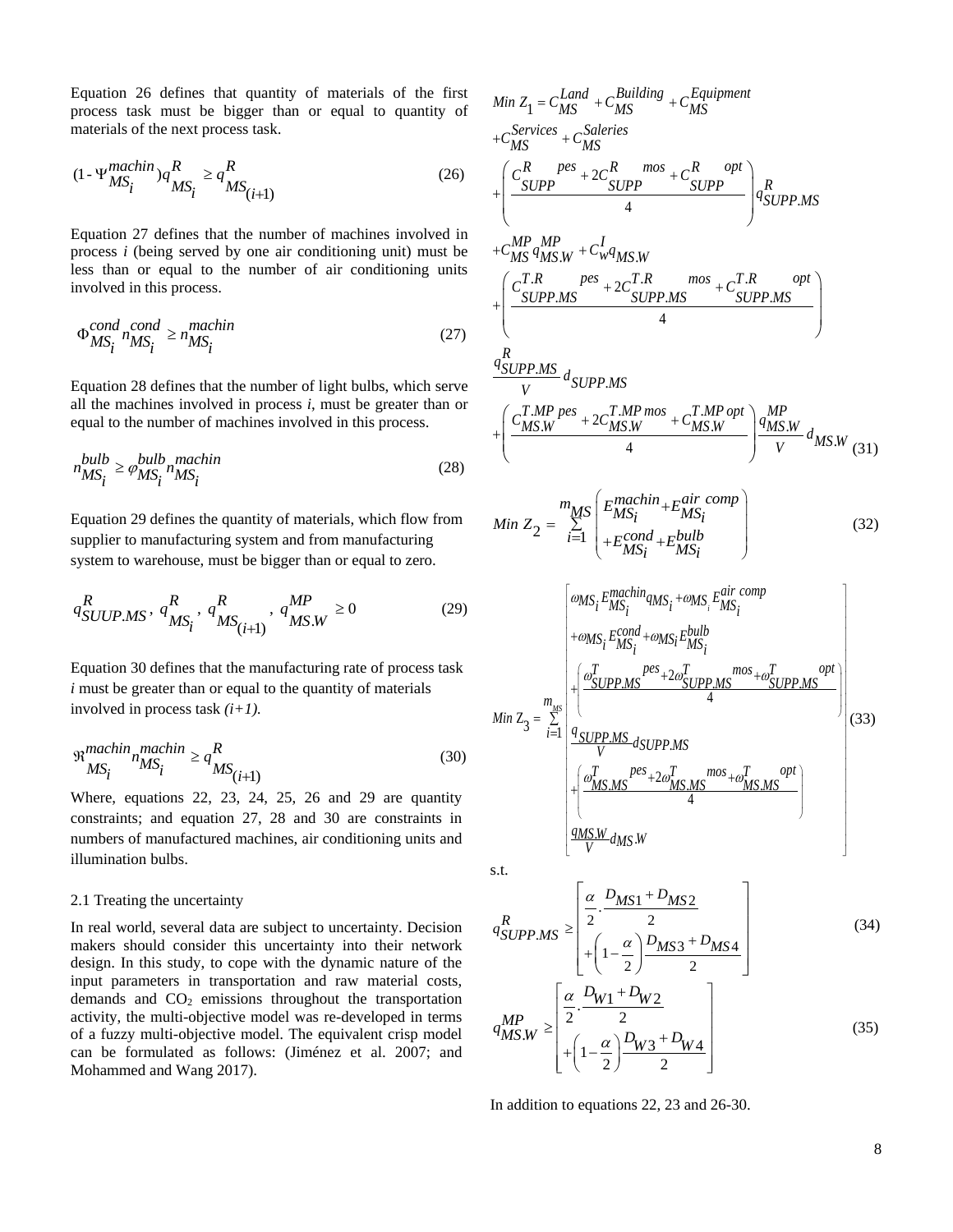Based on this fuzzy formulation, the constraints in the multiobjective model should be satisfied with a confidence value which is denoted as  $\alpha$  and it is normally determined by decision makers. Also, mos, pes and opt are the three prominent points (the most likely, the most pessimistic and the most optimistic values), respectively (Jiménez et al. 2007).

Each objective function (equation. 31-33) corresponds to an equivalent linear membership function, which can be determined by using Eq. 36.

$$
\mu_{b} = \begin{cases}\n1 & \text{if } A_{b} \leq Max_{b} \\
\frac{Max_{b} - A_{b}}{Max_{b} - Min_{b}} & \text{if } Min_{b} \leq A_{b} \leq Max_{b} \\
0 & \text{if } A_{b} \geq Min_{b}\n\end{cases}
$$
\n(36)

Where  $A_b$  represents the value of  $b<sup>th</sup>$  objective function and *Max<sup>b</sup>* and *Min<sup>b</sup>* represent the maximum and minimum values of  $b<sup>th</sup>$  objective function, respectively.

The minimum and maximum values for each objective function can be obtained using the individual optimization as follows:

For the minimum values

Min 
$$
Z_1 = C_{MS}^{Land} + C_{MS}^{Building} + C_{MS}^{Equipment}
$$
  
+ $C_{MS}^{Services} + C_{MS}^{Saleries} + C_{SUPP}^{R} q_{SUPP, MS}^{R}$   
+ $C_{MS}^{MP} q_{MS,W}^{MP} + C_{W}^{I} q_{MS,W}$   
+ $C_{SIPP}^{TR} q_{MSS,W}^{R} q_{SUPP, MS}^{S}$  (37)

$$
+C_{SUPP.MS}^{T.R} \frac{q_{SUPP.MS}^{G} d_{SUPP.MS}}{V} \times C_{MSM}^{T.MP} \frac{q_{MS.W}^{MP}}{V} \times d_{MSM}
$$

$$
Min Z_2 = \sum_{i=1}^{m_{MS}} \begin{pmatrix} E_{MS_i}^{machine} + E_{MS_i}^{air \ comp} \\ + E_{MS_i}^{cond} + E_{MS_i}^{bulb} \end{pmatrix}
$$
(38)

$$
Min Z_{3} = \sum_{i=1}^{mMS} \left( \frac{\omega_{MS_{i}} E_{MS_{i}}^{machine} q_{MS_{i}} + \omega_{MS_{i}} E_{MS_{i}}^{air \ comp}}{\frac{1}{2} \left( \frac{\omega_{SMPMS_{i}}^{E_{MS_{i}}}}{\omega_{SMPMS}} + 2\omega_{SUPPMS}^{T} \right)}{\frac{1}{2} \left( \frac{\omega_{SUPPMS}^{F} \omega_{SUPPMS}}{\omega_{MSDPMS}} \right)} \right) (39)
$$
\n
$$
Min Z_{3} = \sum_{i=1}^{mMS} \left( \frac{\omega_{MSDPMS}^{E_{SM}}}{\omega_{MSDMS}} \frac{1}{\omega_{MSDMS}} \frac{1}{\omega_{MSDMS}} \right)
$$
\n
$$
= \left( \frac{\omega_{MSDMS}^{F} \omega_{MSDMS}}{\omega_{MSDMS}} \frac{1}{\omega_{MSDMS}} \right)
$$

For the maximum values

$$
Max Z_{1} = C_{MS}^{Land} + C_{MS}^{Building} + C_{MS}^{Equipment}
$$
  
+ $C_{MS}^{Services} + C_{MS}^{Saleries} + C_{SUPP}^{R} q_{SUPP, MS}^{R}$   
+ $C_{MS}^{MP} q_{MS,W}^{MP} + C_{W}^{H} q_{MS,W}$  (40)  
+ $C_{SUPP, MS}^{TR} \frac{q_{SUPP, MS}^{RP}}{V} d_{SUPP, MS}$   
+ $C_{MS,W}^{T,MP} \frac{q_{MS,W}^{MP}}{V} d_{MS,W}$   

$$
Max Z_{2} = \sum_{i=1}^{m_{MS}} \begin{pmatrix} E_{MSi}^{machine} + E_{MSi}^{air} \\ + E_{MSi}^{cond} + E_{MSi}^{bulb} \\ + E_{MSi}^{cond} + E_{MSi}^{bin} \end{pmatrix}
$$
 (41)  

$$
\begin{bmatrix} \omega_{MSi} E_{MSi}^{machine} q_{MSi} + \omega_{MSi} E_{MSi}^{air} \end{bmatrix}
$$

$$
max Z_{3} = \sum_{i=1}^{mMS} \begin{pmatrix} \omega_{MS_{i}} E_{MS_{i}}^{machine} q_{MS_{i}} + \omega_{MS_{i}} E_{MS_{i}}^{air \text{ comp}} \\ + \omega_{MS_{i}} E_{MS_{i}}^{cond} + \omega_{MS_{i}} E_{MS_{i}}^{bulb} \\ + \frac{\omega_{SUPPMS}^{f} E_{MS_{i}}^{cond} + \omega_{SUPPMS}^{M} E_{MS}^{cond} + \omega_{SUPPMS}^{T} P_{MS}^{opt}}{4} \\ + \frac{\omega_{SUPPMS}^{f} d_{SUPPMS}}{V} d_{SUPPMS} \end{pmatrix} (42)
$$
\n
$$
max \frac{q_{MS} W}{V} d_{MS} S_{SM}
$$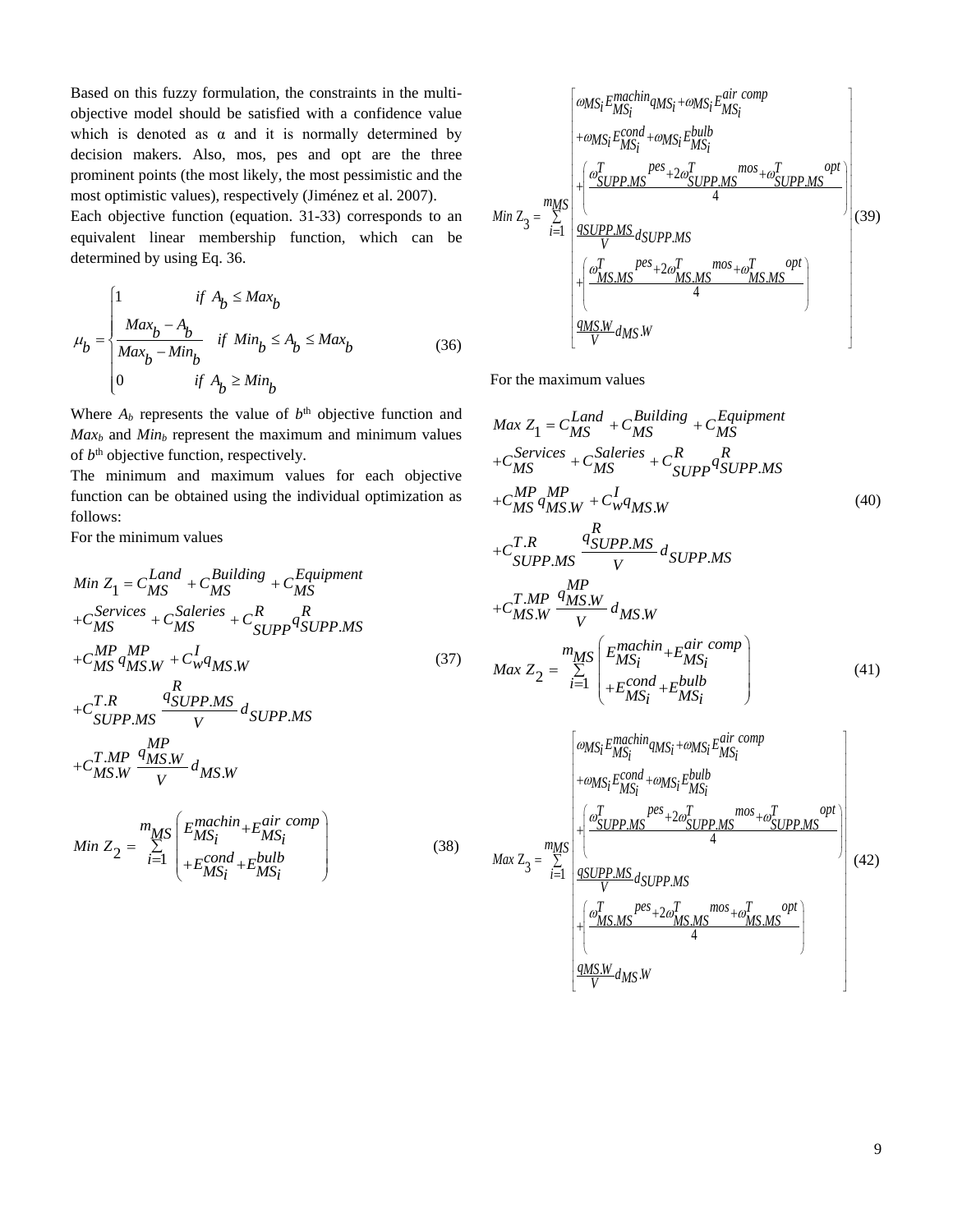#### III. OPTIMISATION APPROACHES

Optimization of a manufacturing system design based on design criteria towards multiple and possibly conflicting objectives is a multi-objective problem. In this case, it is useful to find out an optimum solution for the manufacturing system design with a lowest cost, a lowest amount of energy consumption and  $CO<sub>2</sub>$  emissions simultaneously based on the developed multi-objective model. There are several approaches for multi-objective optimization; this includes the *ε* -constraint method, the weighted-sum method, the LPmetrics method, the weighted tchebycheff method and so on (Nurjanni et al. 2014). In this paper, *ε*-constraint approache was utilized to gain the optimal solutions. Moreover, an optimal solution was determined using the max-min approach.

#### 3.1 *ε*-constraint approach

In this approach, the multi-objective model is converted into a single-objective aiming to reveal the non-inferior solutions under constraints. The higher priority is given to minimization of the total energy consumption in this study as the single objective function (equation. 43); the other two objective functions (total cost and total  $CO<sub>2</sub>$  emissions) are shifted to be the *ε* - based constraints; i.e. equation. 44 restricts the value of the objective function one to be less than or equal to  $\varepsilon_I$  which gradually varies between the minimum value and the maximum value for objective function one (equation. 45). Equation. 46 restricts objective function three to be less than or equal to  $\varepsilon_2$  which gradually varies between the minimum value and the maximum value for objective function three (equation. 47) (Amin and Zhang 2013) and (Mohammed and Wang 2016). The equivalent solution formula Z is presented as follows:

$$
MinZ_{2} = \sum_{i=1}^{m_{MS}} \left( \frac{q_{MS_{i}}^{R}}{\Re_{MS_{i}} \mu_{MS_{i}}} N_{MS_{i}}^{mach_{m}} \frac{M_{j}}{M_{j}} \right) + \frac{q_{MS_{i}}^{R}}{\Re_{MS_{i}} \mu_{MS_{i}}} N_{MS_{i}}^{air comp} \frac{q_{MS_{i}}^{air comp}}{M_{j}} \nu_{MS_{i}}^{air comp} \frac{M_{j}}{M_{j}} \nu_{MS_{i}}^{air comp} \frac{M_{j}}{M_{j}} \nu_{MS_{i}}^{max} \right)
$$
\n
$$
+ N_{MS_{i}}^{cond} \frac{q_{MS_{i+1}}^{R}}{G_{MS_{i}}} + N_{MS_{i}}^{bulb} \frac{q_{MS_{i+1}}^{R}}{M_{j}} \nu_{MS_{i}}^{G_{j}} \frac{M_{j}}{G_{MS_{i}}} \right)
$$
\n(43)

Equation. (43) is subject to the following constrains:

$$
Z_1 \le \varepsilon_1 \tag{44}
$$

$$
(Z_1)^{\text{min}} \le \varepsilon_1 \le (Z_1)^{\text{max}} \tag{45}
$$

$$
Z_3 \le \varepsilon_2 \tag{46}
$$

$$
(Z_3)^{\text{min}} \le \varepsilon_2 \le (Z_3)^{\text{max}} \tag{47}
$$

And additional constraints are included equations. 22-30

#### 3.2 The Max-Min approach

The Max-Min approach is normally applied for selecting the compromised solution  $x$  in a non-inferior set based on the objective function Z using a satisfaction value  $\mathcal{I}_{Z_x}$ . For further details about this approach, it may refer to (Lai and Hwang 1992). The Max-Min approach formula is presented as follows:

$$
M_{ax} \left\{ \min \left\{ \mathcal{G}_{Z_x} - \mathcal{G}_{Z_x}^{ref} \right\} \right\}
$$
\n
$$
= M_{ax} \left\{ \min \left\{ \left( \frac{Z_x^{\max} - Z(x)}{Z_x^{\max} - Z_x^{\min}} \right) - \mathcal{G}_{Z_x}^{ref} \right\} \right\}
$$
\n
$$
s.t. \left\{ \mathcal{G}_{Z_x} = \begin{cases} 1 & Z(x) \le Z_x^{\min} \\ \left( \frac{Z_x^{\max} - Z(x)}{Z_x^{\max} - Z_x^{\min}} \right) & Z_x^{\min} \le Z(x) \le Z_x^{\max} \\ 0 & Z(x) \ge Z_x^{\max} \end{cases} \right. \tag{49}
$$

Where  $Z_x^{\text{max}}$  is the maximum value and  $Z_x^{\text{min}}$  is the minimum value, which are obtained based on the objective function  $Z_x$ , respectively. In the non-inferior set,  $\mathcal{G}_Z^{ref}$  $\frac{9}{Z_x}$  is a minimal accepted satisfaction value for objective function,  $Z_x$ which is assigned by manufacturing designers in consonance to their needs.

#### IV. EVALUATION: A REAL CASE STUDY

In order to examine the applicability and the validation of the developed multi-objective optimisation model as described above, a real case study was applied. The production line consist of 8 different processing tasks, each process task may involve a number of machines, number of air conditioning units and number of illumination bulbs. Each of those equipment has consumption of energy, release amount of  $CO<sub>2</sub>$ emissions and has mass inputs with different specifications. Table II shows the manufacturing processes in which the symbols represent process task *i* that involved in the manufacturing process to produce plastic and woven sacks in a woven sacks factory. Table III shows the data collected from the real production line at the woven sacks company. In this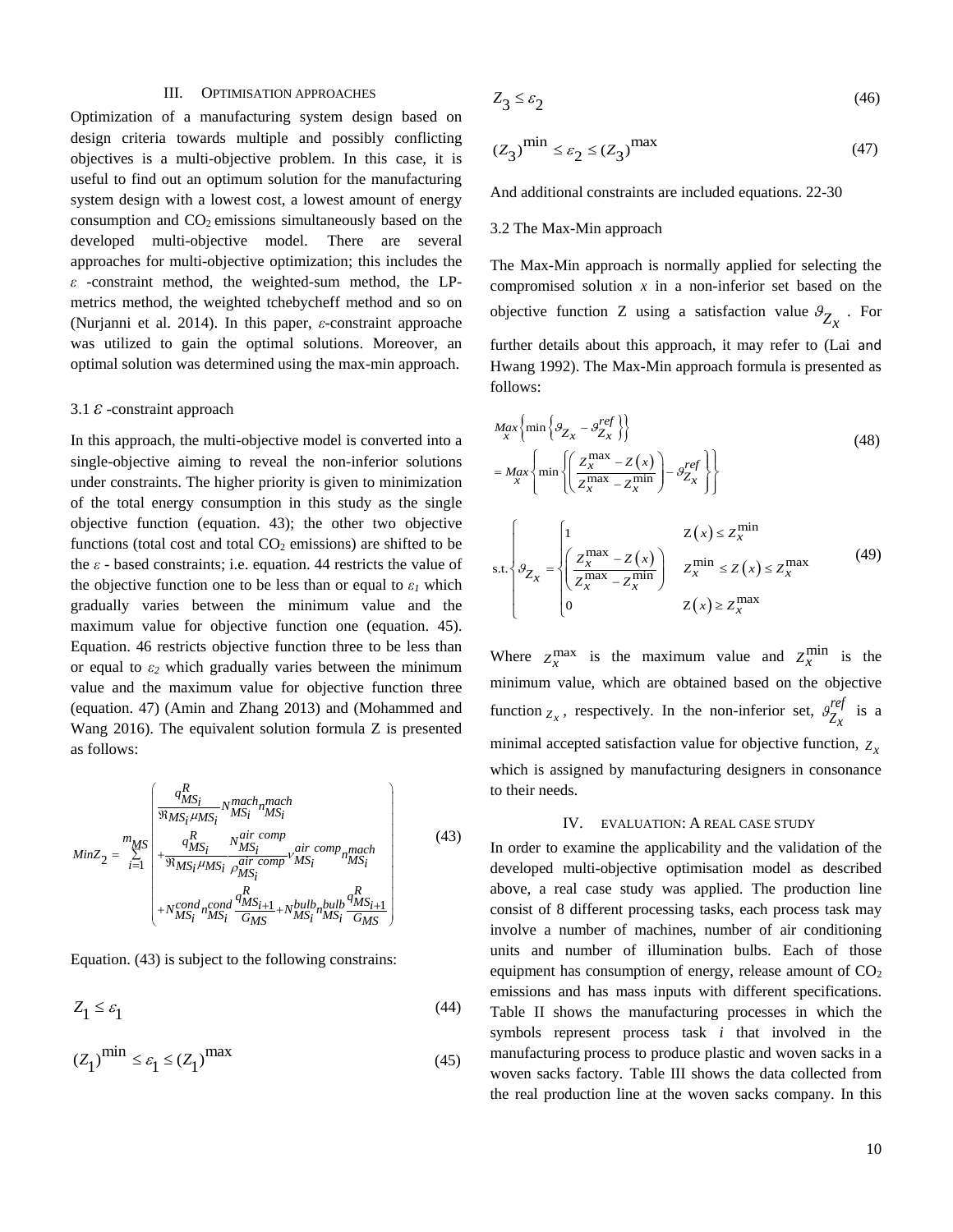case, the production line is powered by three deferent source of energy ( oil as direct energy source to generate thermal energy, oil as indirect energy source to generate electricity and solar as indirect energy source to generate electricity) in order to find which is the efficient source for designing the sustainable manufacturing system.  $LINGO<sup>11</sup>$  software was used for computing results based on the developed fuzzy multiobjective mathematical model aiming to seek the optimization solutions.

TABLE II. MANUFACTURING PROCESSES TASKS FOR PRODUCING PLASTIC AND WOVEN SACKS

| <b>Tasks</b> | Description                                     | Predecessors |
|--------------|-------------------------------------------------|--------------|
| R.M          | Raw material (Polypropylene)                    | None         |
| G            | Extruding the Polypropylene to<br>make stands   | R.M          |
| W            | Weaving the strands into<br>rolls of sacks      | G            |
| L            | Laminating the rolls                            | W            |
| P            | Printing and branding                           | L            |
| C            | Cutting the rolls into bags                     | P            |
| K            | Liner stick, inserts and smoothes               | C            |
| S            | Film sewn into bag                              | K            |
| B            | End product compressed using<br>baling machines | S            |

TABLE III. DATA COLLECTED FROM A PLASTIC AND WOVEN SACKS **COMPANY** 

| $C_{MS}^{Fixed}$ (GBP): 6000000, $C_{SUPP}^{R}$ (GBP/kg): 2, $C_{MS}^{MP}$ (GBP/unit): 3,                           |
|---------------------------------------------------------------------------------------------------------------------|
| $C_w^I$ (GBP/unit): 2, $C_{SI/PP}^{T,R}$ (GBP):2, $C_{MS}^{T,MP}$ (GBP):2,                                          |
| $d_{SUPPMS}$ (mile):50, $d_{MS,W}$ (mile):10, $V$ (kg): = 20000                                                     |
| $Ca_{MS}$ (kg/month): 990,000, $Ca_{W}$ (kg/month):<br>900000.                                                      |
| $D_{MS}$ (kg/month): 850000, $D_{W}$ (kg/month): 850000                                                             |
| $m_{MS_i} = 8$ , $\mathcal{R}_{MS_i}^{machine}$ (kg/h): 1852, 1815, 1742, 1716, 1699, 1665, 1660,                   |
| 1643, where $i \in \{1, 2, , m_{MS}\}$ , $\mu_{MS_i}^{machine}$<br>(%):<br>80,                                      |
| $\Psi_{\text{MS}}^{\text{machin}}$ (%):0.02, 0.04, 0.015, 0.01, 0.02, 0.003, 0.01,0                                 |
| $N_{MS_i}^{machine}$<br>(Kw): 200, 20, 7, 40, 7, 0, 0.8, 4, $N_{MS}^{air~comp}$ (Kw):200,                           |
| <i>air comp</i> (m <sup>3</sup> /h): 666, $v_{MS_i}^{air \; comp}$ (m <sup>3</sup> /h): 5, 4, 13, 0, 7, 5, 20 and 0 |
| $N_{MS}^{cond}$ (kw):2., $N_{MS}^{bulb}$ (Kw): 0.4, $\Phi_{MS}^{cond}$ (unit):2, $\phi_{MS}^{bulb}$ (unit):15       |
|                                                                                                                     |
| $G_{MS}^{month}$<br>$(Kg)$ :<br>831540,<br>$(kg/kwh)$ :<br>0.05,<br>$\omega_{MS_i}$                                 |
| $\omega_{SUPP. MS, MS.W}$ (kg/mile):0.420                                                                           |

#### 4.1. Computational results and discussion

In this work, because of the multi-objective nature of the developed fuzzy multi-objective model formulated in section 2.1, the ε-constraint method was employed for optimising the three objectives simultaneously.

Table IV, illustrates the non-inferior solutions that were obtained by an assignment of ε-values from 10210000 to 16360000 for objective (1) and from  $155 \times 10^9$  to  $169 \times 10^9$  for objective (3) using oil as a direct energy source to generate thermal energy, from  $215.66 \times 10^9$  to  $230.98 \times 10^9$  using oil as indirect energy source to generate electricity and from  $12.679\times10^{6}$  to  $22.5\times10^{6}$  using solar as indirect energy source to generate electricity. It can be noted in Table IV that the values of objective (1) and (3) are highly sensitive to the assigned values of  $\varepsilon_1$  and  $\varepsilon_2$  which vary between the minimum value and the maximum value for objectives (1) and (3), respectively. As an example, solution 1 obtained by an assignment of  $\varepsilon_1 = 10210000$ , and  $(\varepsilon_2 = 155 \times 10^9)$  using oil as direct energy source,  $215.66\times10^9$  using oil as indirect energy source to generate electricity and  $12.679\times10^6$  using solar as indirect energy source to generate electricity) accordingly, the minimum total cost for establishing the manufacturing system is 10210000 GBP, the minimum total amount of energy consumed by the manufacturing system is 1036639 kWh and the minimum total amount of  $CO<sub>2</sub>$  emissions released from the manufacturing system based on deferent source of energy ( oil as direct energy source, oil as indirect energy source to generate electricity and solar as indirect energy source to generate electricity) is  $155\times10^9$  kg  $215.66\times10^9$  kg and  $12.679\times10^{6}$  kg respectively. As shown in Table V, each solution has a potential group of number of machines, number of air conditioning units and number of bulbs that is involved in process task *i* in the manufacturing system. For instance, in solution 1, number of machines involved in process task *i* in a manufacturing system  $n_{MS_i}^{mach}$  where  $i \in \{1, 2, 3, 4, 5, 6, 7, 8\}$ are (4, 32, 3, 5, 12, 12, 50, 4), number of air conditioning units involved in process task *i*  $n_{MS<sub>i</sub>}^{cond}$  are (2, 16, 2, 3, 6, 6, 25, 2) and number of bulbs  $n_{MS_i}^{bulb}$  are (60, 480, 45, 75, 180, 180, 750, 60).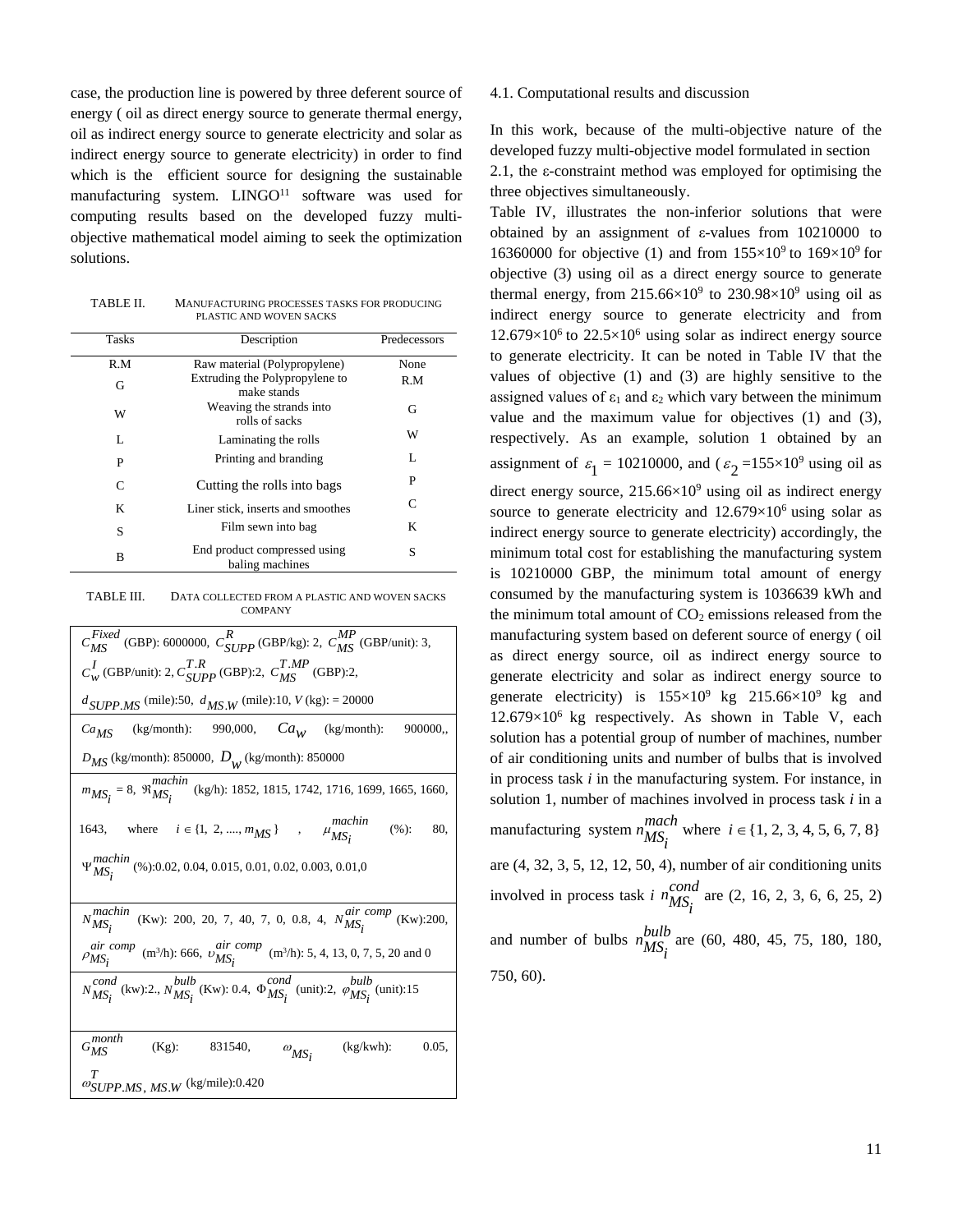|  | TABLE IV. | NON-INFERIOR SOLUTIONS OBTAINED BY USING THE E-CONSTRAINT APPROACH |  |
|--|-----------|--------------------------------------------------------------------|--|
|--|-----------|--------------------------------------------------------------------|--|

|                    |                     |              | ε-values                             |                                                                      |                                                                        | Objective function solutions |                    |                          |                                                         |                                                              |  |  |  |  |
|--------------------|---------------------|--------------|--------------------------------------|----------------------------------------------------------------------|------------------------------------------------------------------------|------------------------------|--------------------|--------------------------|---------------------------------------------------------|--------------------------------------------------------------|--|--|--|--|
|                    |                     |              |                                      |                                                                      |                                                                        |                              |                    | $Min Z_3$                |                                                         |                                                              |  |  |  |  |
|                    |                     |              |                                      | $\varepsilon_2$                                                      |                                                                        |                              |                    | (kg)<br>Source of energy |                                                         |                                                              |  |  |  |  |
| Solution<br>number | $\alpha$ -<br>level | $\epsilon_1$ | Oil as<br>direct<br>energy<br>source | Oil as<br>indirect<br>energy<br>source to<br>generate<br>electricity | Solar as<br>indirect<br>energy<br>source to<br>generate<br>electricity | $Min Z_1$<br>(GBP)           | Min $Z_2$<br>(kWh) | Oil as direct<br>energy  | Oil as indirect<br>energy to<br>generate<br>electricity | Solar as<br>indirect<br>energy to<br>generate<br>electricity |  |  |  |  |
|                    | 0.3                 | 10210000     | $155\times10^{9}$                    | $215.66\times10^{9}$                                                 | $12.679\times10^{6}$                                                   | 10210000                     | 1036639            | $155\times10^{9}$        | $215.66\times10^{9}$                                    | $12.679\times10^{6}$                                         |  |  |  |  |
|                    | 0.5                 | 11747500     | $158\times10^{9}$                    | $217\times10^{9}$                                                    | $15.134\times10^{6}$                                                   | 12260000                     | 1400000            | $160\times10^{9}$        | $220\times10^{9}$                                       | $15.679\times10^{6}$                                         |  |  |  |  |
| 3                  | 0.7                 | 13285000     | $161.5\times10^{9}$                  | $220\times10^{9}$                                                    | $17.589\times10^{6}$                                                   | 14310000                     | 1763000            | $164.88\times10^{9}$     | $225 \times 10^{9}$                                     | $19.2\times10^{6}$                                           |  |  |  |  |
| 4                  | 0.9                 | 14822500     | $165\times10^{9}$                    | $225 \times 10^{9}$                                                  | $20\times10^{6}$                                                       | 16360000                     | 1998000            | $169\times10^{9}$        | $230.98\times10^{9}$                                    | $22.5 \times 10^6$                                           |  |  |  |  |

TABLE V. NUMBER OF MACHINES, AIR CONDITIONING UNITS AND NUMBER OF BULBS INVOLVED IN PROCESS *I* IN A MANUFACTURING SYSTEM

|                    | From machines G up to machines B that involved in process i, where $i \in \{1, 2, 3, 4, 5, 6, 7, 8\}$ |    |  |  |    |    |    |                                                                                 |  |    |  |  |         |   |                                                                        |  |    |     |     |    |     |         |     |    |
|--------------------|-------------------------------------------------------------------------------------------------------|----|--|--|----|----|----|---------------------------------------------------------------------------------|--|----|--|--|---------|---|------------------------------------------------------------------------|--|----|-----|-----|----|-----|---------|-----|----|
| Solution<br>number | Number of machines involved in process i<br>mach<br>$n_{MS_i}$                                        |    |  |  |    |    |    | Number of air conditioning units involved in<br>process $i$<br>cond<br>$n_{MS}$ |  |    |  |  |         |   | Number of illumination bulbs involved in process i<br>bulb<br>$n_{MS}$ |  |    |     |     |    |     |         |     |    |
|                    |                                                                                                       |    |  |  |    |    |    |                                                                                 |  |    |  |  |         |   |                                                                        |  |    |     |     |    |     | $\circ$ |     |    |
|                    |                                                                                                       | 32 |  |  |    | 12 | 50 |                                                                                 |  | 16 |  |  | $\circ$ | 6 | 25                                                                     |  | 60 | 480 | 45  | 75 | 180 | 180     | 750 | 60 |
|                    |                                                                                                       | 40 |  |  | 13 | 13 | 60 |                                                                                 |  | 20 |  |  |         |   | 33                                                                     |  | 60 | 600 | 45  | 75 | 195 | 195     | 900 | 60 |
|                    |                                                                                                       | 40 |  |  | 14 | 14 | 60 |                                                                                 |  | 20 |  |  |         |   | 30                                                                     |  | 75 | 600 | 60  | 75 | 210 | 210     | 900 | 60 |
|                    |                                                                                                       | 45 |  |  | 16 | 16 | 60 |                                                                                 |  | 23 |  |  |         |   | 30                                                                     |  |    | 675 | 75. | 90 | 240 | 240     | 900 | 75 |

A pairwise comparison in a relationship between two of the three conflicting objectives is illustrated in Figure 2a and 2b. The results shown in this Figure indicate that the non-inferior solution 1, which has less total investment cost, the machines involved in process task *i* consumed less energy and the total amount of  $CO<sub>2</sub>$  emissions using different source of energy are less compared to the other solutions. Moreover, as shown in Table VI, based on solution 1, the number of machines, air conditioning units and illumination bulbs involved in process task *i* in a manufacturing system are less compared to the other solutions. By balancing the three objectives with  $\varepsilon_1 =$ 10210000, and  $\varepsilon_2 = 155 \times 10^9$ , 215.66 $\times 10^9$  and 12.679 $\times 10^6$ using (oil as direct energy source, oil as indirect energy source to generate electricity and solar as indirect energy source to

generate electricity, respectively), it leads to compromise solution 1, which includes an installation of machines (4, 32, 3, 5, 12, 12, 50, 4), air conditioning units (2, 16, 2, 3, 6, 6, 25, 2) and illumination bulbs (60, 480, 45, 75, 180, 180, 750, 60) for processes task (1, 2, 3, 4, 5, 6, 7, 8) in the manufacturing system. This solution gives a total amount of energy consumption 1036639 kWh, the total amount of  $CO<sub>2</sub>$  emissions using oil as direct energy 155×10<sup>9</sup> kg, using oil as indirect energy source to generate electricity  $215.66 \times 10^9$  kg and using solar as indirect energy source to generate electricity 12.679×10<sup>6</sup> kg and the total investment cost 10210000 GBP.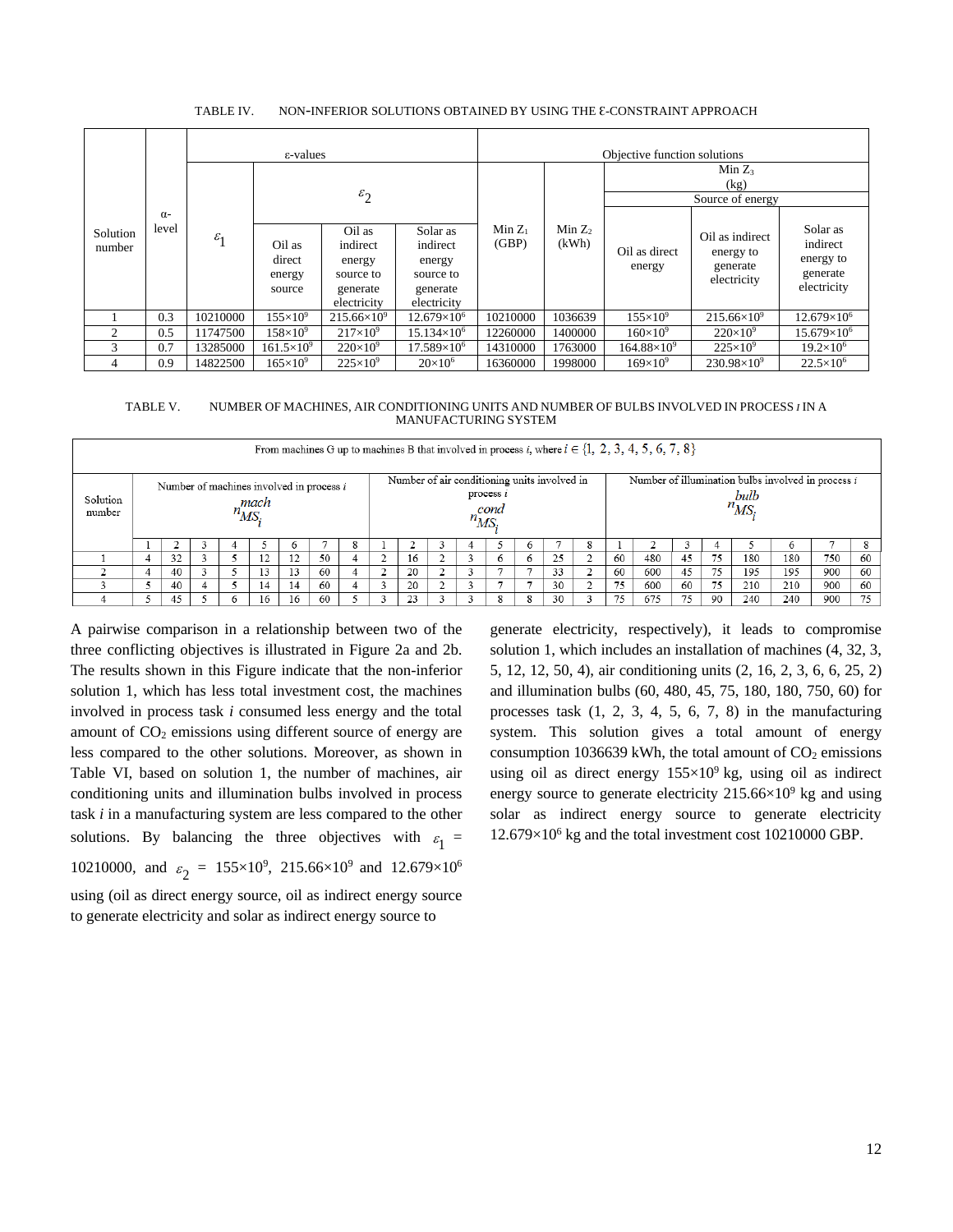

Fig. 2. Comparison between solutions obtained

It can be seen in figure 2b a comparison among the three deferent source of energy. The results in figure 2b indicates that the production line which is powered by solar source of energy is released less amount of  $CO<sub>2</sub>$  emissions compared to the other sources followed by oil as direct energy source to generate thermal energy and oil as indirect energy source to generate electricity. As a result, the solar source of energy is more efficient source for designing the sustainable manufacturing system.

In order to design a sustainable manufacturing system based on the obtained solutions using the ε-constraint approach, one of these solutions needs to be selected based on the preferences of decision makers or using the Max-Min approach (Lai and Hwang 1992., Mohammed 2016). Based on this Max-Min approach, solution 2 is determined as the best solution as it has the minimal distance 3.45 to the value of the ideal solution.

Furthermore, this solution shows the optimum delivery plan of the input quantity of materials  $q_{MS_i}^R$ , quantity of materials flow between the machines involved in process task *i*

1  $q_{MS_{i+1}}^R$  and then shipped as a final product  $q_{MS}^{MP}$ . As shown in Table VI, based on solution 2 the optimal decisions in quantity of materials flows through the machines involved in process task 1, 2, 3, 4, 5, 6, 7, 8 are 980000 kg, 978040 kg, 976084 kg, 937040 kg, 918299 kg, 889824 kg, 868344 kg, 850660 kg , respectively before being shipped to warehouse as a final products as 9146881 sacks per month.

Table VII shows the number of machines, the number of air conditioning units, the number of bulbs and quantity of materials that need to be involved in processes task *i* to achieve the sustainable manufacturing system design based on solution  $\mathfrak{D}$ 

| $n_{MS_i}^R$ (kg), where $i \in \{1, 2, 3, 4, 5, 6, 7, 8\}$ |         |         |         |        |        |        |        |        |        |               |  |
|-------------------------------------------------------------|---------|---------|---------|--------|--------|--------|--------|--------|--------|---------------|--|
| Solution<br>number                                          | 0       |         | 2       | 3      | 4      | 5      | 6      |        | 8      |               |  |
|                                                             | 985500  | 965200  | 963040  | 960084 | 935805 | 909227 | 881567 | 853478 | 842344 | 9057462 sacks |  |
|                                                             | 1000000 | 980000  | 978040  | 976084 | 937040 | 918299 | 889824 | 868344 | 850660 | 9146881 sacks |  |
|                                                             | 1020000 | 1002000 | 996100  | 994084 | 955150 | 928300 | 904824 | 883344 | 865660 | 9308172 sacks |  |
| 4                                                           | 1045000 | 1027000 | 1009000 | 991100 | 973050 | 940200 | 919700 | 898400 | 883660 | 9501720 sacks |  |

TABLE VI. THE QUANTITY OF MATERIAL FLOW BETWEEN THE PROCESSES INSIDE A SUSTAINABLE MANUFACTURING SYSTEM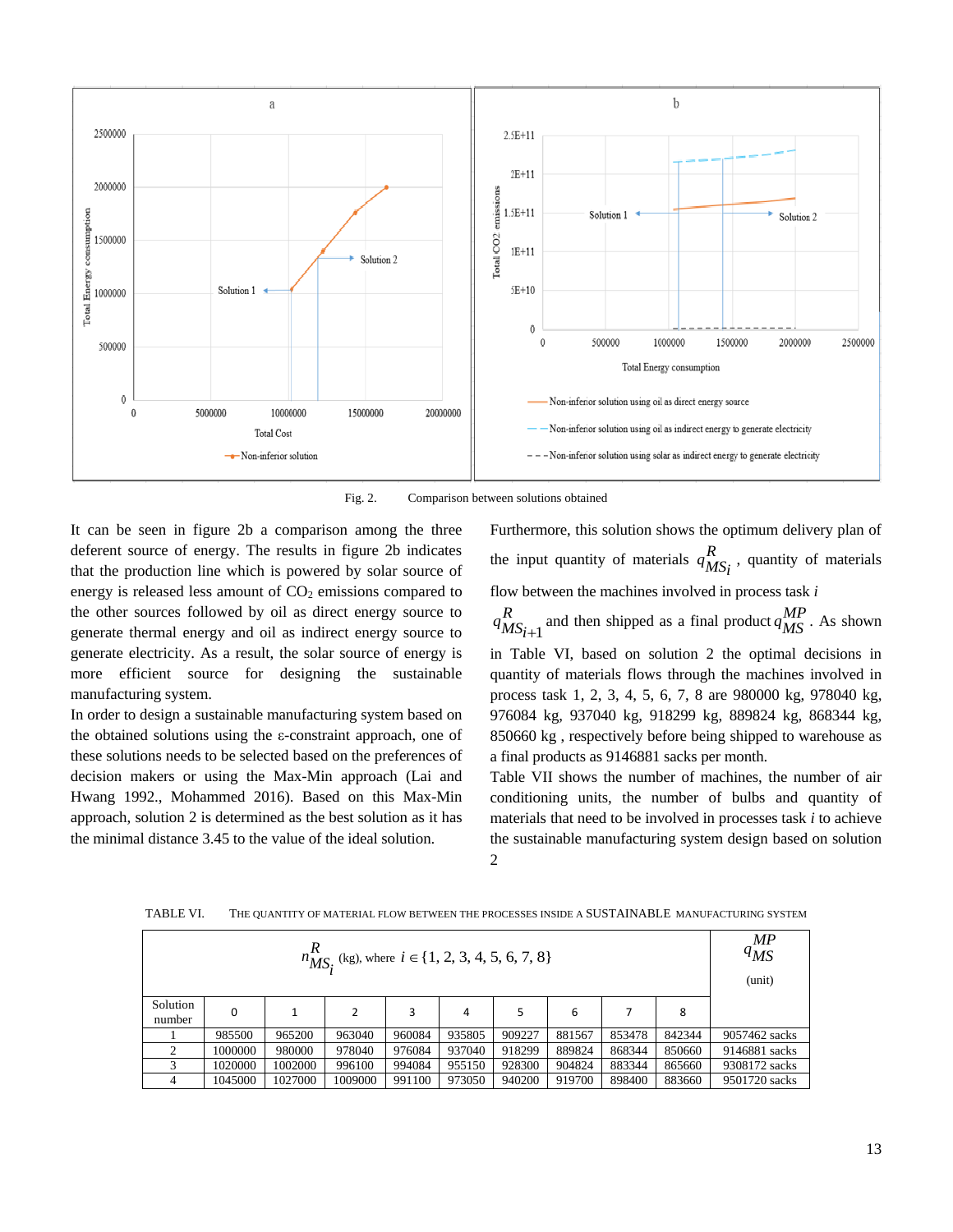| The best solution for a sustainable manufacturing system design |                                                                                                                |                                                                                          |                                                                      |                                                                           |
|-----------------------------------------------------------------|----------------------------------------------------------------------------------------------------------------|------------------------------------------------------------------------------------------|----------------------------------------------------------------------|---------------------------------------------------------------------------|
| Number of<br>process task<br>ı                                  | Number of<br>machines<br>involved in<br>process $i$ from<br>process G up to<br>process B<br>mach<br>$n_{MS_i}$ | Number of air<br>conditioning<br>units involved in<br>process $i$<br>cond<br>n<br>$MS_i$ | Number of<br>bulbs<br>involved in<br>process $i$<br>bulb<br>$n_{MS}$ | Quantity of<br>materials<br>involved in<br>process $i$<br>R<br>$n_{MS_i}$ |
| 1                                                               | $\overline{4}$                                                                                                 | $\overline{2}$                                                                           | 60                                                                   | 980000                                                                    |
| $\overline{c}$                                                  | 40                                                                                                             | 20                                                                                       | 600                                                                  | 978040                                                                    |
| 3                                                               | 3                                                                                                              | $\overline{2}$                                                                           | 45                                                                   | 976084                                                                    |
| $\overline{4}$                                                  | 5                                                                                                              | 3                                                                                        | 75                                                                   | 937040                                                                    |
| 5                                                               | 13                                                                                                             | 7                                                                                        | 195                                                                  | 918299                                                                    |
| 6                                                               | 13                                                                                                             | 7                                                                                        | 195                                                                  | 889824                                                                    |
| 7                                                               | 60                                                                                                             | 33                                                                                       | 900                                                                  | 898344                                                                    |
| 8                                                               | $\overline{4}$                                                                                                 | $\mathfrak{D}$                                                                           | 60                                                                   | 850660                                                                    |
| МP<br>Number of manufacturing products<br>$q_{MS}$<br>units     |                                                                                                                |                                                                                          |                                                                      | 9,146,881<br>sack                                                         |

#### TABLE VII. THE BEST SOLUTION FOR A SUSTAINABLE MANUFACTURING SYSTEM DESIGN

Finally, Figure 3 shows the optimal sustainable manufacturing system design model based on the determined solution 2, which is obtained with  $\varepsilon_1 = 11747500$ , and  $\varepsilon_2 = 15.134 \times 10^5$  that yields a minimum total cost of 12260000 GBP with the

minimum total amount of energy consumption of 1400000 kWh and the minimum total amount of  $CO<sub>2</sub>$  emissions of  $15.679\times10^{6}$  kg using solar as direct energy source to generate electricity.



Fig. 3. An optimal sustainable manufacturing system design modeling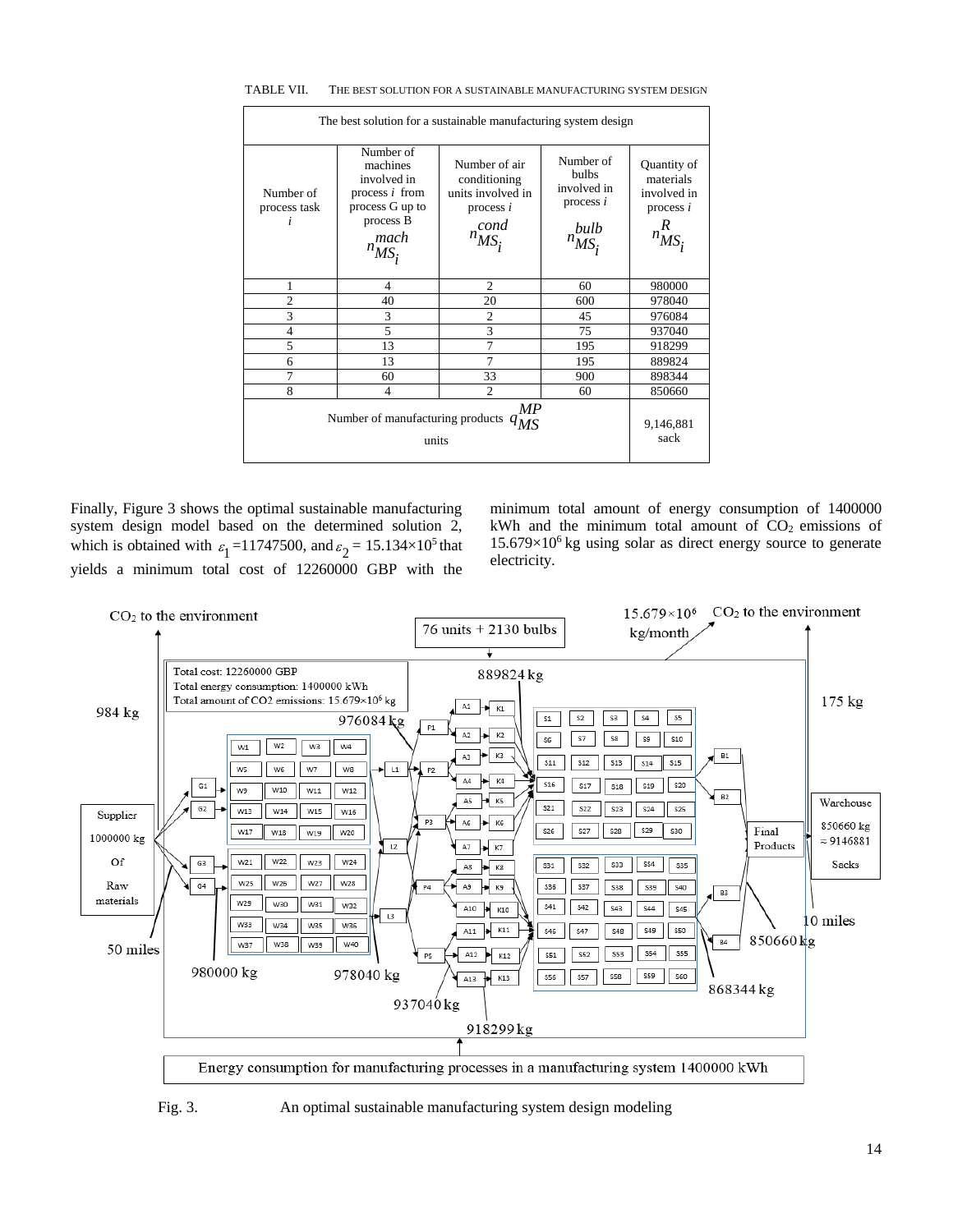2016 IEEE 5th International Conference on Renewable Energy Research and Applications, ICRERA 2016, Nov. 20-23, 2016, BIRMINGHAM, United Kingdom

## V. CONCLUSION

Whenever engineers take an initiate to design a manufacturing system, system designers used to emphasis on the key performance indicators in terms of system productivity and capacity; environmental considerations are often overlooked. This paper presents the development of a fuzzy three-objective mathematical model for optimizing a sustainable manufacturing system design which addresses environmental sustainability relating to manufacturing activities. The developed fuzzy multi-objective mathematical model can be used as a reference for manufacturing system designers in finding a trade-off solution in minimizing the total investment cost, minimizing the total energy consumption and minimizing the total  $CO<sub>2</sub>$  emissions released from the manufacturing system. The computational results were validated based on data collected from a real industrial case. The initial results indicate that this is a useful and effective way as an aid for optimizing the traditional manufacturing system design in order to achieve the sustainability under the economic and ecological constraints. Nevertheless, mathematical or analytical modelling techniques might not be sufficient if a detailed analysis is required for a complex manufacturing system as the objective function may not be expressible as an explicit function of the input parameters. In some cases, one must resort to simulation even though in principle some systems are analytically tractable; this is because some performance measures of the system have values that can be observed only by running the computerbased simulation model (Wang and Chatwin 2005). Thus, an integrated method incorporating environmental parameters for a discrete even simulation model is recommended as part of this study, which is under the development.

## **REFERENCES**

- Abdallah T, Diabat A, Simchi-Levi D (2010) A carbon sensitive supply chain network problem with green procurement. Proceedings of the 40th international Conference in Computers and Industrial Engineering (CIE), 1–6. IEEE
- Amin SH, Zhang G (2013) A multi-objective facility location model for closed-loop supply chain network under uncertain demand and return. Appl Math Model 37(6):416
- Branham M, Gutowski TG, Jones A, Sekulic DP (2008) A thermodynamic framework for analyzing and improving manufacturing processes. In: ISEE. IEEE, San Francisco, CA:1–6
- EPA (2008) The Lean and Environment Toolkit. U.S. Environmental Protection Agency[, http://www.epa.gov/lean/toolkit/index.htm](http://www.epa.gov/lean/toolkit/index.htm) accessed June 26
- Ghadiri M,Marjani A, Shirazian S (2017) Development of a mechanistic model for prediction of CO2 capture from gas mixtures by amine solutions in porous membranes. Environ Sci Pollut Res. doi:10. 1007/s11356-017-9048-8

Guillén-Gosálbez G, Grossmann IE (2009) Optimal design and planning

of sustainable chemical supply chains under uncertainty. AICHE J 55(1):99–121

- Heilala J,Vatanen S, Tonteri H,Montonen J, Lind S, Johansson B, Stahre J (2008) Simulation-based sustainable manufacturing system design. Proceedings of the Winter Simulation Conference:1922–1930
- Jamshidi R, Ghomi SF, Karimi B (2012) Multi-objective green supply chain optimization with a new hybrid memetic algorithm using the Taguchi method. Scientia Iranica 19(6):1876–1886
- Jiménez López M, Arenas M, Bilbao A, Rodriguez MV (2007) Linear programming with fuzzy parameters: an interactive method resolution. Eur J Oper Res 177:1599–1609
- Lai YL, Hwang CL (1992) Fuzzy mathematical programming, 1st edn. Springer, Berlin
- Li C, ZhangZhang X, Suzuki S (2009) Environmentally conscious design of chemical processes and products: multi-optimization method. Chem Eng Res Des 87:233–243
- Mohammed A, Wang Q (2017a) The fuzzy multi-objective distribution planner for a green meat supply chain. Int J Prod Econ 184:47–58
- Mohammed A, Wang Q (2017b) Developing a meat supply chain network design using a multi-objective possibilistic programming approach.

Br Food J 119:690–706

Mohammed A, Wang Q, Alyahya S, Bennett N (2016) Design and Optimization of an RFID-enabled automated warehousing system under

uncertainties: a multi-criterion fuzzy programming approach. Int J Adv Manuf Technol 91:1661–1670

- Nurjanni KP, Carvalho MS, da Costa LAAF (2014) Green supply chain design with multi-objective optimization. Proceedings of the 2014 International Conference on Industrial Engineering and Operations Management Bali, Indonesia, 7–9
- Nujoom R, Wang Q, Bennett N (2016b) An integrated method for Sustainable

manufacturing systems design. In: MATEC Web of Conferences, EDP Sciences

Nujoom R, Mohammed A, Wang Q, Bennett N (2016a) The Multiobjective optimization model for a sustainable manufacturing system

design. In: Renewable Energy Research and Applications (ICRERA), 2016 I.E. International Conference on 1134–1140

- Paju M, Heilala J, Hentula M, Heikkila A, Johansson B, Leong S, Lyons K (2010) Framework and indicators for a sustainable manufacturing mapping methodology. In: the WSC, IEEE, Baltimore, MD:3411– 3422
- Shaw K, Shankar R, Yadav SS, Thakur LS (2012) Supplier selection using fuzzy AHP and fuzzy multi-objective linear programming for developing low carbon supply chain. Expert Syst Appl 39(9): 8182–8192

Taghdisian H, Pishvaie MR, Farhadi F (2014) Multi-objective Optimization approach for green design of methanol plant based on CO2-

efficeincy indicator. J Clean Prod 103:640–650

Wang C, Larsson M, Ryman C, Grip CE, Wikström JO, Johnsson A, Engdahl J (2008) A model on CO2 emission reduction in integrated steelmaking by optimization methods. IJER 32:1092–1106

Wang F, Lai X, Shi N (2011) A multi-objective optimization for green supply chain network design. Decis Support Syst 51:262–269

Wang Q, Chatwin CR (2005) Key issues and developments in modelling